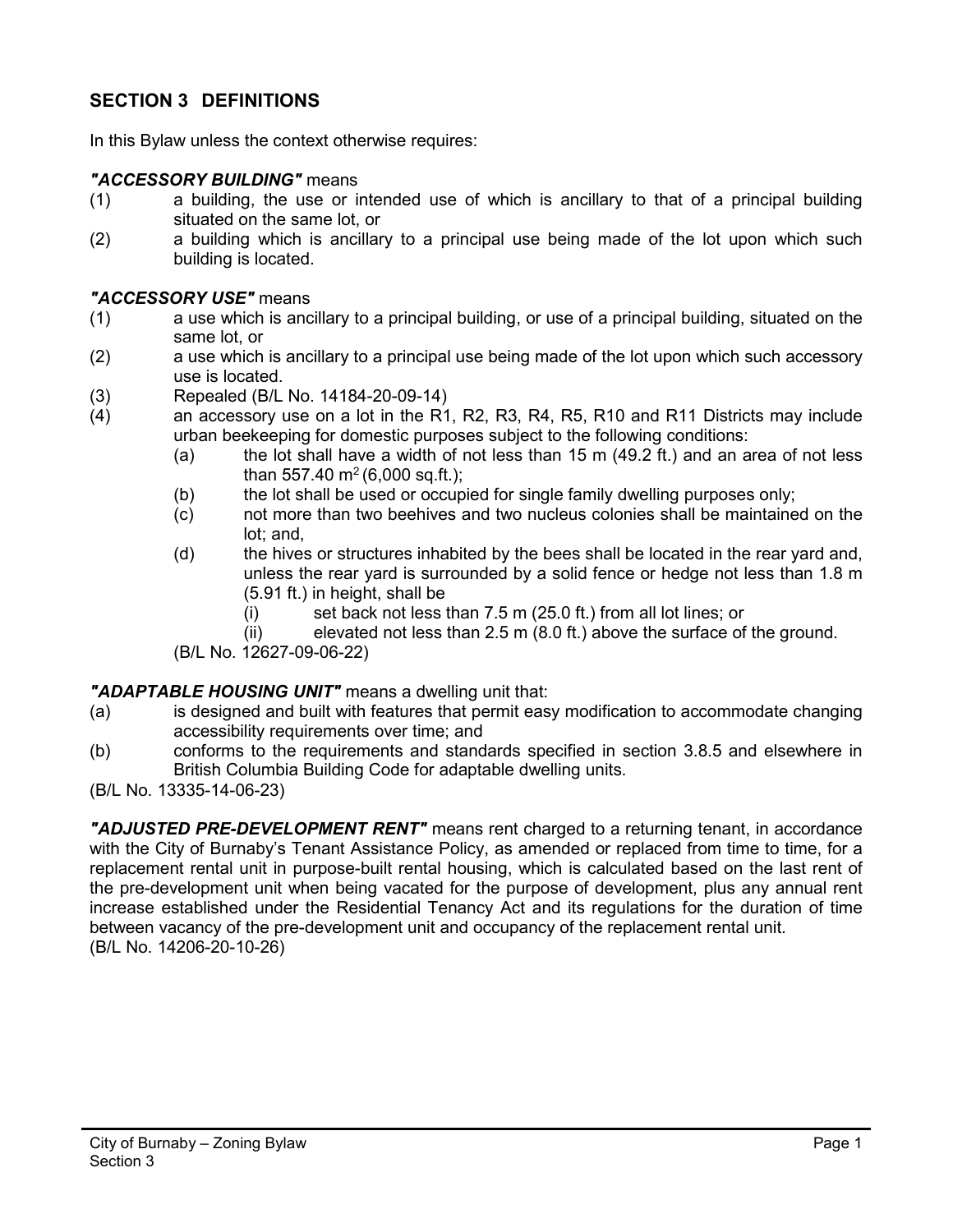*"AMENITY SPACE"* means a communal non-commercial recreational, social, or meeting space contained in, and provided for the exclusive use of the residents of a multiple family dwelling, and having an above grade floor area that does not exceed five percent of the building's gross floor area, and includes a child care facility that would otherwise meet the foregoing conditions except for the fact that it serves persons other than or in addition to those residents. (B/L No. 13829-18-02-26)

*"AMENITY SPACE, PRIVATE HOSPITAL AND SUPPORTIVE HOUSING FACILITY"* means communal space in a private hospital or category A or B supportive housing facility that is provided primarily for the use of the residents of the facility for dining, recreation, social activity, personal services, meeting or lobby purposes, together with associated circulation areas. (B/L No. 13829-18-02-26)

*"ANIMAL HOSPITAL"* means premises operated for the care, treatment and hospitalization of animals but does not include premises that keep or board healthy animals. (B/L No. 9322-90-02-19)

*"ANIMAL TRAINING AND DAY CARE FACILITIES"* means the use of an enclosed building for the provision during the day of animal training and day care but does not include keeping animals overnight. (B/L No. 11272-01-09-17)

*"ANTIQUE AND COLLECTIBLE STORE"* means an establishment used for the retail sale of one or more of the following:

- (a) objects having special value because of their age, including antique furniture and furnishings;
- (b) specialty collectors' objects, including stamps, coins, cards and dolls.
- (B/L No. 11725-04-05-10)

*"APARTMENT"* means a dwelling unit within an apartment building. (B/L No. 13829-18-02-26)

*"APARTMENT BUILDING"* means a multiple family dwelling where dwelling units are primarily accessed via a common corridor. (B/L No. 13829-18-02-26)

*"AUTOMOBILE OR TRAILER SALES OR RENTAL LOT"* means an open area used for the display, sale or rental of new or used passenger motor vehicles or trailers in operable condition, and where no repair work is done except minor incidental repair of vehicles to be displayed, sold or rented on the premises.

*"AUTOMOBILE REPAIR SERVICES"* means repairs to motor vehicles having a gross vehicle weight less than 4,600 kg (10,000 lb), but does not include motor vehicle manufacture, assembly, body building, manufacturing of motor vehicle parts, body repairs and modifications, painting or engine remanufacturing; nor does it include the following as principal uses in any district: engine rebuilding, radiator repairs, transmission repairs, upholstery repairs. (B/L No. 9530-91-02-25)

*"AUTOMOBILE WRECKING YARD"* means an area outside of an enclosed building where motor vehicles are disassembled, dismantled or junked or where vehicles not in operable condition or used parts of motor vehicles are stored.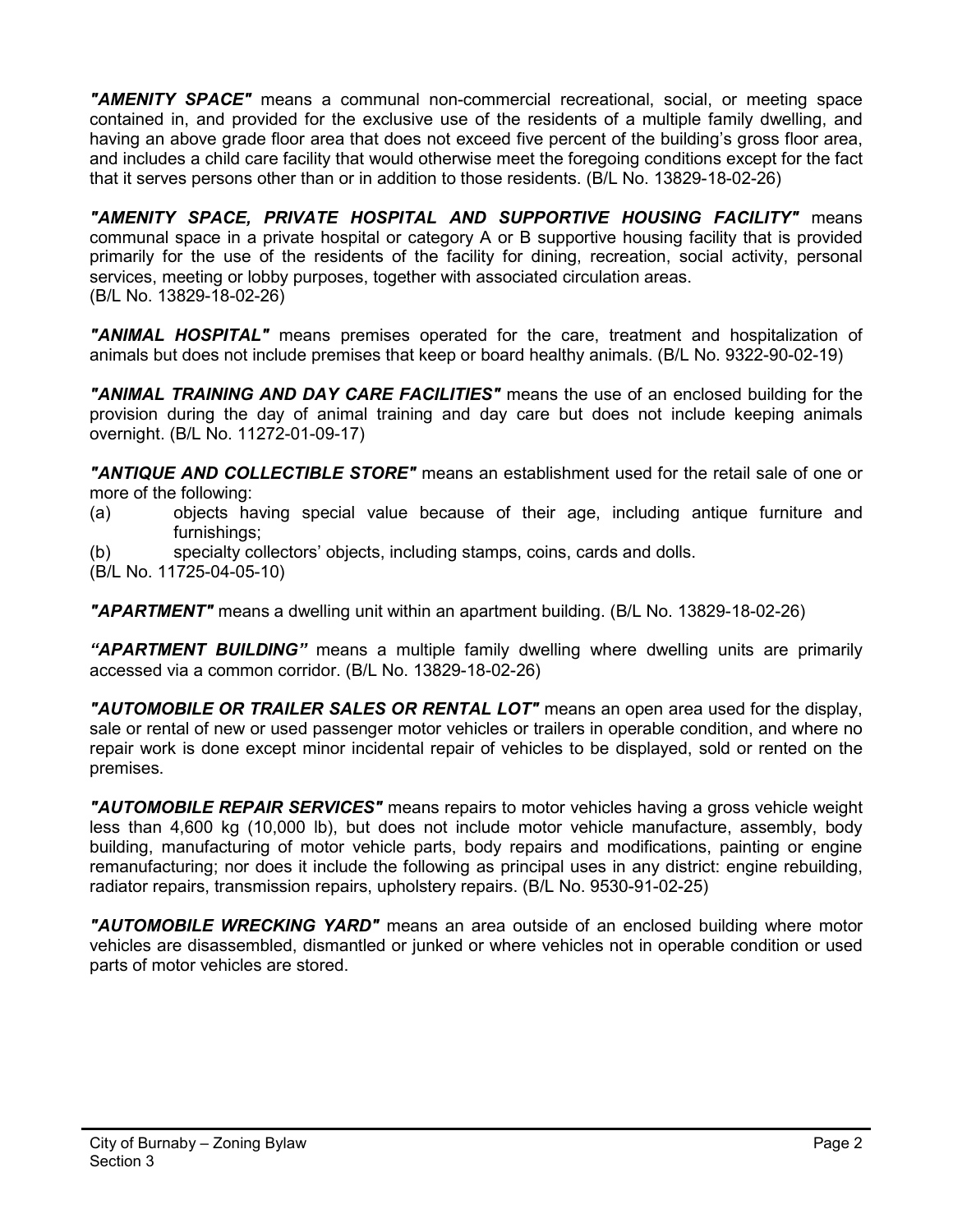*"AUTOMOTIVE REPAIR SHOP"* means a building used or intended to be used for motor vehicle inspections and for repairs to motor vehicles, trailers and parts thereof, but does not include the manufacture, assembly or body building of motor vehicles nor manufacturing of parts. (B/L No. 9530-91-02-25)

*"BALCONY"* means an accessible cantilevered deck that projects from a building, or is recessed into the wall of a building above ground level, and is partially enclosed so as to remain permanently open to the exterior environment. (B/L No. 14183-20-09-14)

*"BASEMENT"* means the portion of a building between two floor levels that is partly underground but has at least one-half its height, from its finished floor to the underside of the joists of the floor next above it, above average natural grade as determined by the Building Inspector; and a basement shall be considered to be a storey. (B/L No. 9663-91-12-16)

*"BAY WINDOW"* means a projection from the wall of a building that is at least:

- (a) 46 cm (1.5 ft.) above the level of the adjacent floor surface; and
- (b) 50 percent glazed when viewed in elevation.
- (B/L No. 13863-18-05-14)

*"BEDROOM"* when used as a unit of measurement for determining minimum suite floor area, includes dens, libraries, recreation rooms, sewing rooms or other rooms of like character or kind. (B/L No. 14184-20-09-14)

*"BEVERAGE CONTAINER RETURN CENTRE"* means a building that is used for the collection, temporary storage and shipment of used beverage containers. (B/L No. 10799-98-10-05)

**"BICYCLE PARKING FACILITIES, RESIDENT/EMPLOYEE"** means bicycle parking facilities that are located within either:

- (a) a locked room or secured enclosure within a building, access to which room or enclosure is restricted to persons residing or employed in the building and who require access for the purpose of parking their bicycles; or
- (b) fully enclosed and secured bicycle lockers for single bicycles, access to each of which is available only to the owner or operator of the bicycle stored in that locker.
- (B/L No.11462-03-01-20)

*"BICYCLE PARKING FACILITIES, VISITOR/CUSTOMER"* means bicycle parking racks securely affixed to the ground or to a building. (B/L No. 11462-03-01-20)

*"BILLIARD HALL"* means a commercial undertaking containing two or more billiard or pool tables available for the use of its patrons, but does not include a liquor licence establishment for which a liquor primary licence is required under the Liquor Control and Licensing Act, an apartment building, a hotel or a club or lodge. (B/L No. 12586-09-03-09)

*"BLOCK FRONT"* means the frontage of private property along one side of a street between intersecting or intercepting streets or between a street and a railroad right-of-way or a street end. (B/L No. 9189-89-07-10)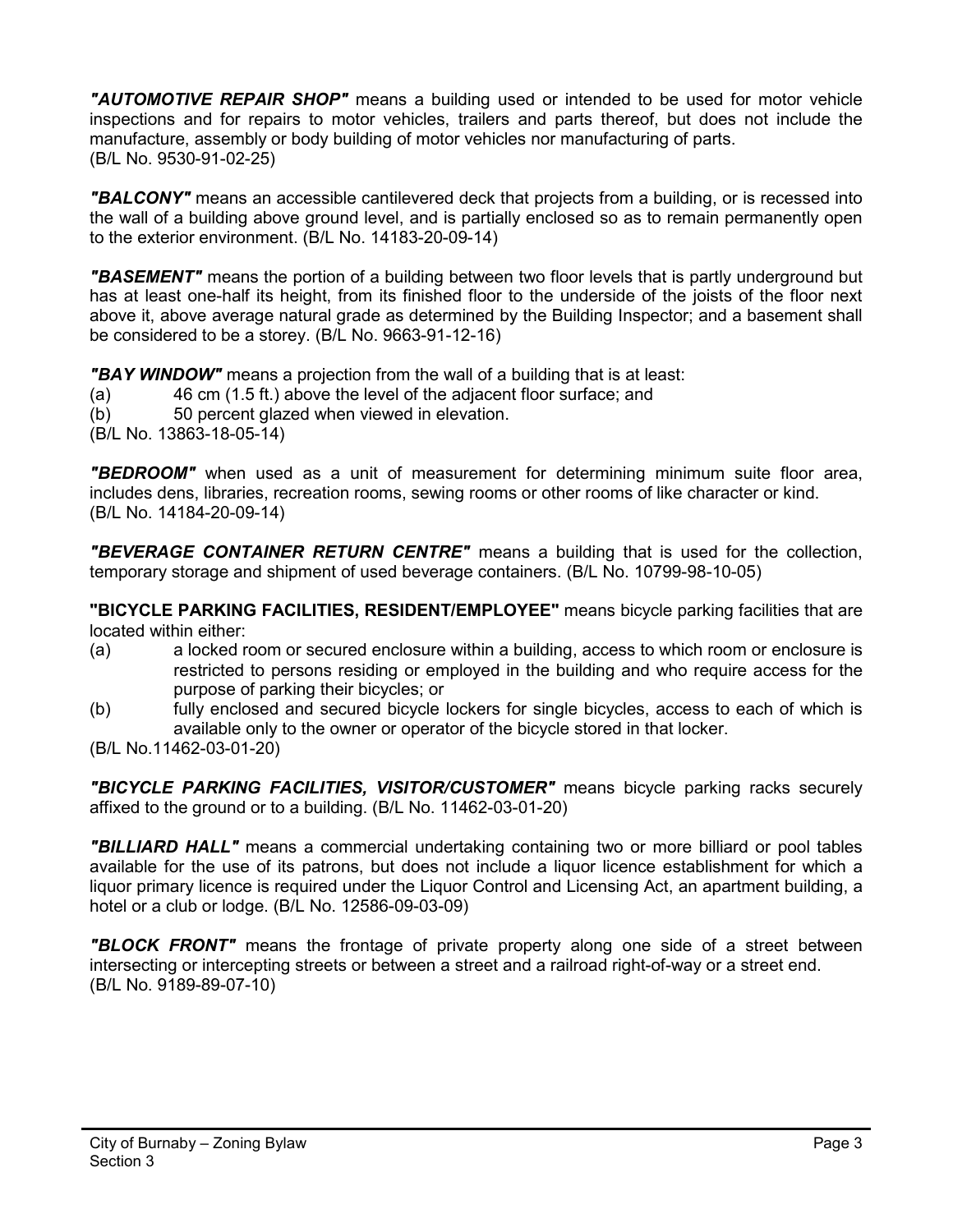*"BOARDING USE"* means the use of one or more sleeping units within a dwelling unit for the accommodation of a maximum of two boarders or lodgers, for a duration of not less than 30 days at any one time. Boarding use may include the provision of meal services, but does not include a shortterm rental. (B/L No. 14271-22-06-20)

*"BOARDING, LODGING OR ROOMING HOUSE"* means a dwelling in which more than 2 sleeping units are rented, with or without meals being provided, to more than 2 and not exceeding 15 persons, other than members of the family of the lessee, tenant or owner, and excludes the preparation of meals within the rented units. Boarding, lodging and rooming house does not include a short-term rental, or club or lodge.

(B/L No. 14271-22-06-20)

*"BODY RUB SALON"* means an establishment where the touching, manipulation or massaging of a persons body or any part thereof is performed or offered, but does not include businesses or premises where hairdressing, haircutting or cosmetological services are performed or offered or where medical, therapeutic or cosmetic massage treatment is given by a person duly licensed, certified or registered under any statute of the Province of British Columbia governing such activities, and does not include a day spa or therapeutic touch treatment business as defined in the Burnaby Adult Service Business Regulation Bylaw 2001. (B/L No. 11693-04-04-19)

*"BUILDING"* means a structure, located on the ground, which is designed, erected or intended for the support, enclosure, or protection of persons or property. (B/L No. 7477-80-03-10)

*"BUILDING, COMPLETELY ENCLOSED"* means a building separated on all sides from the adjacent open spaces, or from other buildings or structures, excluding fences and retaining walls, by a permanent roof and by exterior walls or party walls, pierced only by windows and normal entrance or exit doors. (B/L No. 14170-20-07-06)

*"BUILDING, FRONT LINE OF"* means the extended line of the wall of the building, (or of any projecting portion of the building, except balconies, steps, sills, belt courses, cornices, eaves, fire escapes and uncovered decks) which faces the front lot line. (B/L No. 14183-20-09-14)

*"BUILDING, REAR LINE OF"* means the extended line of the wall of the building (or of any projecting portion of the building, except balconies, steps, sills, belt courses, cornices, eaves, fire escapes and uncovered decks) which faces the rear lot line. (B/L No. 14183-20-09-14)

*"BUILDING, TEMPORARY"* means a building or structure placed on a lot for a limited period of time in accordance with Section 6.7 of this Bylaw. A temporary building does not include a mobile home which is located in a mobile home park or a recreational vehicle. (B/L No. 14390-22-03-07)

*"BULK"* means the size and location of buildings and structures in relation to the lot. Bulk regulations include maximum height of a building, minimum lot area and width, minimum front, side and rear yards and maximum lot coverage and floor area.

*"CANNABIS PRODUCTION FACILITY"* means a building or portion thereof providing for the production, finishing, packaging, warehousing and/or distribution of cannabis. (B/L No. 13838-18-03-12)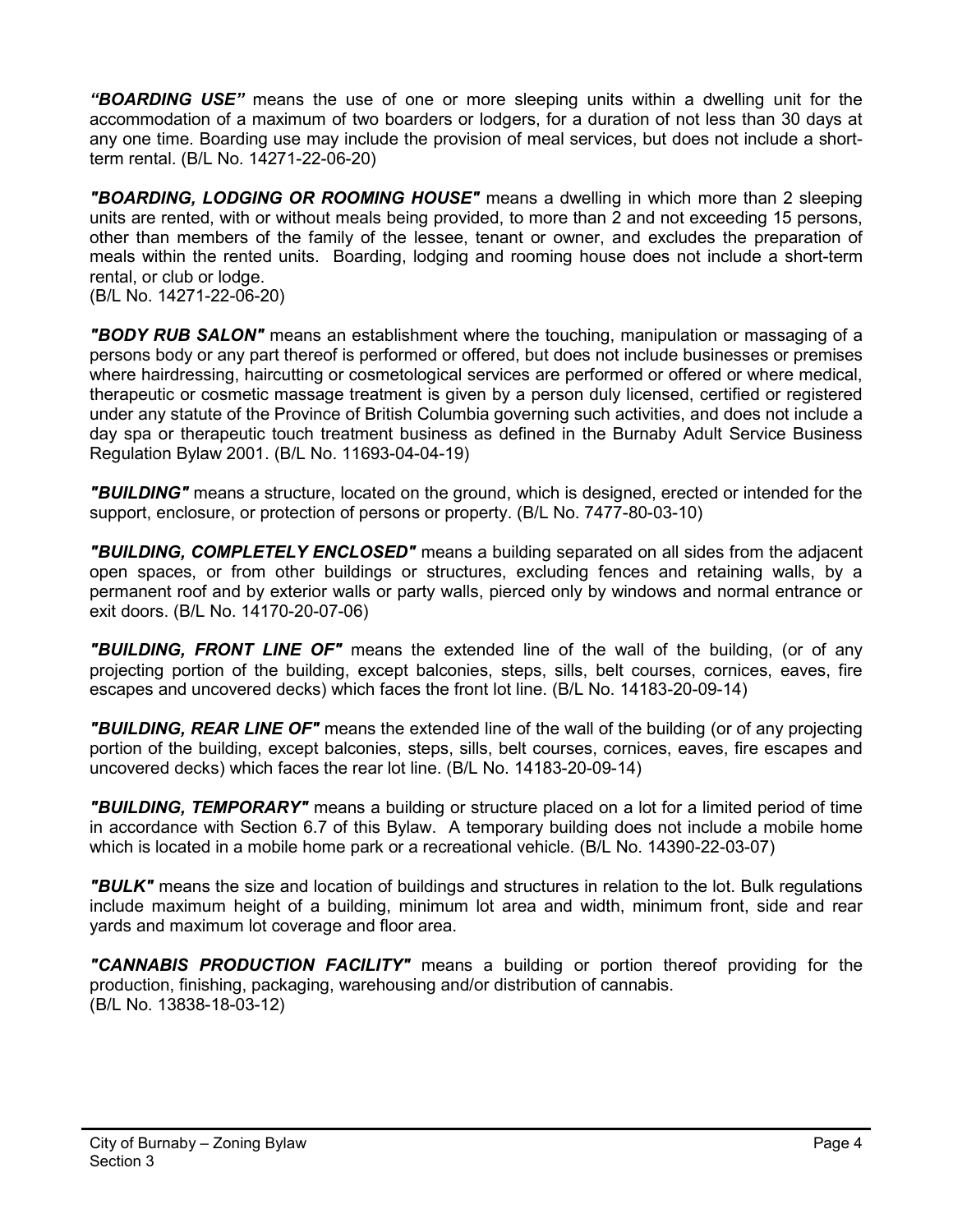*"CANNABIS STORE, GOVERNMENT"* means a retail store established by the government under the Cannabis Distribution Act, as amended or replaced from time to time, for the sale of cannabis and cannabis accessories to consumers, and for certainty, does not include a licensee cannabis store. (B/L No. 13928-18-09-24)

*"CANNABIS STORE, LICENSEE"* means a retail store licensed under Part 4 of the Cannabis Control and Licensing Act, as amended or replaced from time to time, for the sale of cannabis and cannabis accessories. (B/L No. 13928-18-09-24)

# *"CAR WASH STALL"* means a space that

- (a) has minimum dimensions 3.7 m (12.14 ft.) x 5.5 m (18.04 ft.),
- (b) is located in an underground parking area or in a roofed covered area integrated with a building,
- (c) provides a facility for washing vehicles, and,
- (d) drains to a sanitary sewer.  $(B/L$  No.  $9429-90-09-17)$

*"CARPORT"* means a detached accessory building or portion thereof or a portion of a principal building that is used as a private garage and has 60 percent or less of the perimeter enclosed by walls, doors or windows. (B/L No. 9590-91-07-22)

*"CARTAGE, DELIVERY AND EXPRESS FACILITY"* means a building or property used as an origin or destination point from which single unit, single axle trucks, of 13,600 kg GVW (29,982.36 lbs. GVW) (Gross Vehicle Weight) or less, are dispatched for the local delivery or pick-up of goods, and which may include necessary warehouse space for the transitory storage of such goods. (B/L No. 5884-71-09-20)

*"CELLAR"* means the portion of a building between two floor levels that is partly or wholly underground and has more than one-half its height, from its finished floor to the underside of the joists of the floor next above it, below average natural grade as determined by the Building Inspector; and a cellar shall not be considered to be a storey. (B/L No. 9663-91-12-16)

*"CENTRAL VETERINARY HOSPITAL"* means an animal hospital which operates 24 hours a day providing hospital facilities for the patients of participating member veterinarians and which serves a number of animal clinics on an area wide basis, and where no provision is made for the keeping or boarding of healthy animals. (B/L No. 7501-80-04-28)

*"CHILD CARE FACILITY"* means a community care facility for child care, all as defined in the Community Care and Assisted Living Act that is licensed under the Child Care Licensing Regulation, but excludes a home-based child care facility. (B/L No. 13639-16-12-12)

*"CHILDREN'S INSTITUTION"* means an orphanage, boarding home or other establishment for children wherein care, food and lodging are furnished, with or without charge, for five or more children under fifteen years of age living apart from their parents or guardians, excepting any home approved as a foster home by the Child Welfare Division, Department of Social Welfare, any home maintained by a person to whom the children are related by blood or marriage, and excepting hospitals. (B/L No. 10753-98-06-15)

*"CITY"* means the City of Burnaby. (B/L No. 11032-99-12-13)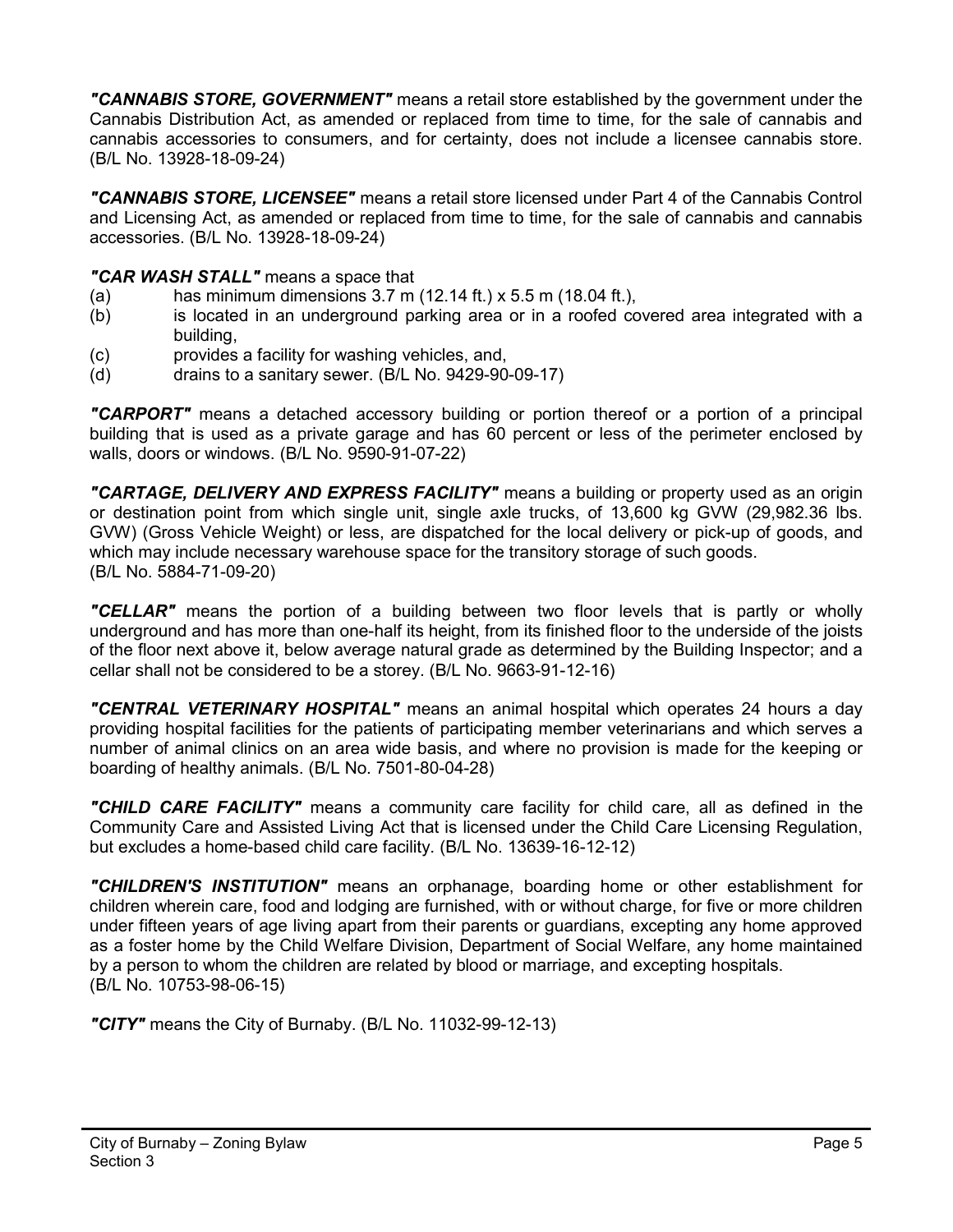*"CLUB OR LODGE"* means a building or establishment used by an association or organization for fraternal, social or recreational purposes which may include limited private sleeping unit accommodation without private cooking facilities, and which shall be operated for the use of club members and their guests only.

*"CMHC MARKET MEDIAN RENT"* means the median residential rent applicable to areas within the City of Burnaby, based on rental market data collected by the Canadian Mortgage and Housing Corporation (CMHC) for specific rental unit types, age of buildings, size of buildings, and geographic areas. (B/L No. 14206-20-10-26)

*"COLLEGE AND UNIVERSITY"* means an educational institution which:

- (a) provides specialized professional, technical and vocational training and education in various disciplines of advanced learning;
- (b) is authorized to grant degrees, under the *University Act, College and Institute Act, Degree Authorization Act*, or another Act of the Province; and,
- (c) may offer university transfer and applied degree programs, career and trade training programs, upgrading and preparatory programs, apprenticeship, continuing education, and similar programs.
- (B/L No. 14317-21-05-31)

*"COMMERCIAL VEHICLE"* means a vehicle engaged in carrying or which is designed to carry goods, wares or merchandise and which is licensed as a commercial vehicle under the appropriate municipal or provincial laws or regulations.

*"CONFORMING BUILDING OR USE"* means any building or use which conforms with all the regulations of the Bylaw, or of any amendment thereto, for the zoning district in which such building or use is located.

*"COUNCIL"* means the Council of the City of Burnaby. (B/L No. 11032-99-12-13)

*"COURT"* means an open space unoccupied from the ground upwards or from an intermediate floor upwards, located on the same lot at the building which it serves, enclosed on three or more sides by the exterior walls of such building.

*"CRAWL SPACE"* means the space at or below natural grade between the underside of the joists of the floor next above and the floor slab on the ground surface below, having a vertical clear height less than 1.2 m (3.9 ft.). (B/L No. 9663-91-12-16)

*"CURB LEVEL"* means the level of the established curb in front of the building, measured at the centre of such front. When no curb has been established, the City Engineer may establish such curb level or its equivalent, for the purpose of this Bylaw. (B/L No. 11032-99-12-13)

*"CYBER ENTERTAINMENT USE"* means a commercial establishment that has available for the use of its patrons for entertainment purposes six or more:

- (a) games machines; and/or
- (b) computers or other electronic devices that provide access to:
	- (i) the internet or other electronic communication network;
	- (ii) videogames; and/or
	- (iii) virtual realities.

(B/L No. 14184-20-09-14)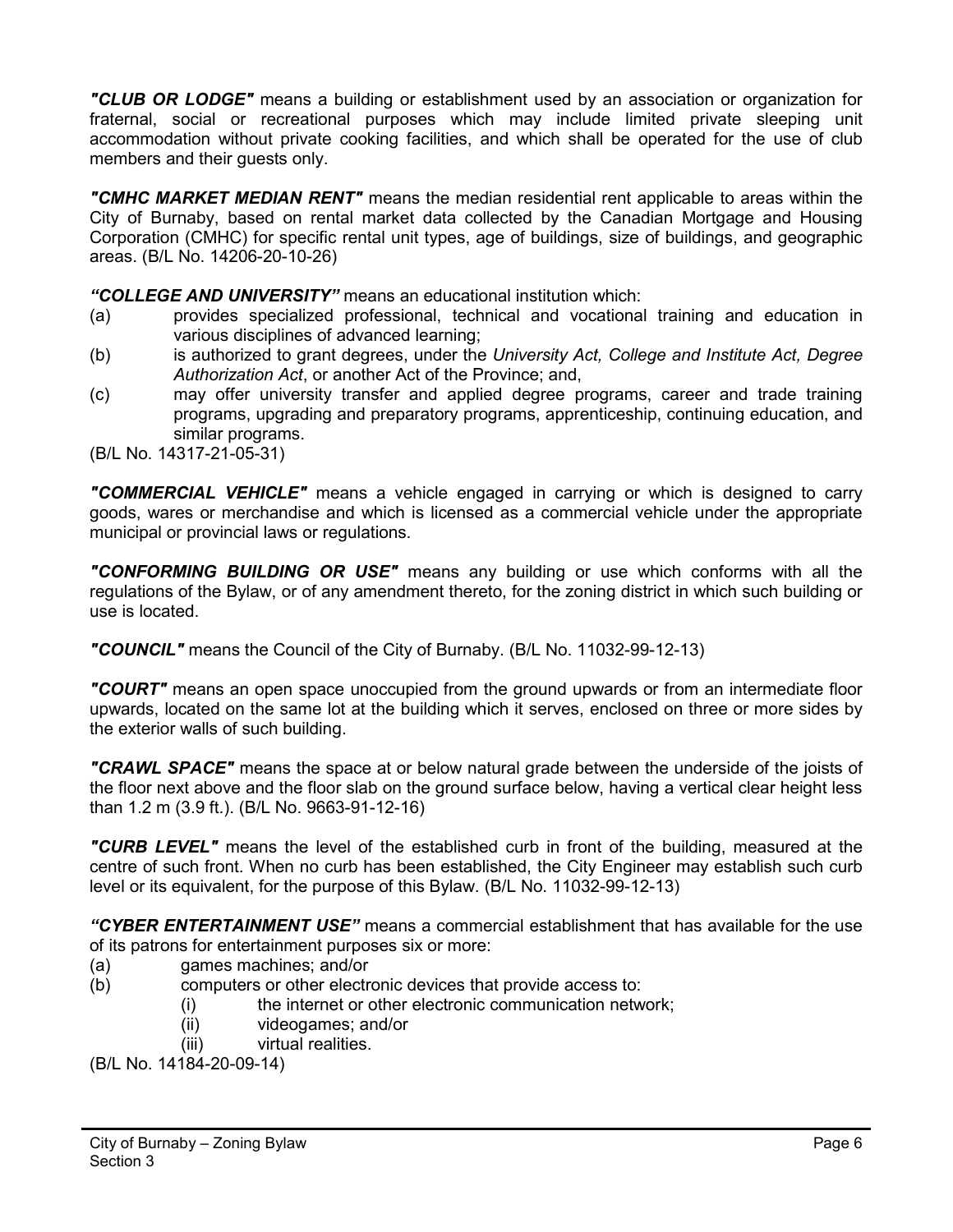*"DECK, COVERED"* means an accessible roofed deck that is not cantilevered, and is partially enclosed so as to remain permanently open to the exterior environment. A covered deck does not include a terrace that is covered. (B/L No. 14183-20-09-14)

*"DECK, UNCOVERED"* means an accessible roofless deck that is not cantilevered, and is partially enclosed so as to remain permanently open to the exterior environment. An uncovered deck does not include a terrace that is roofless. (B/L No. 14183-20-09-14)

*"DEPTH, PRINCIPAL BUILDING"* means for a principal building, the horizontal distance between the point of the building nearest the front lot line and the point of the building nearest the rear lot line (or in the case of a through lot, the other front lot line), excluding the following projections:

- (a) belt courses, cornices, eaves, gutters, sills, chimneys, or other similar features, up to 900 mm (2.95 ft.) in length;
- (b) bay windows up to 900 mm (2.95 ft.) in length; and,
- (c) balconies, covered decks, uncovered decks, canopies, and sunshades, including supporting structures, up to 1.2 m (3.94 ft.) in length. (B/L No. 14183-20-09-14)

(B/L No. 12942-11-06-20)

*"DEVELOPMENT"* means a change in the use of any land, building or structure for any purpose, and shall include the carrying out of any building, engineering, construction or other operation in, on, over or under land, or the construction, addition, or alteration of any building or structure.

*"DISCOTHEQUE"* means an establishment which provides music and dancing facilities for patrons 13 to 18 years of age inclusive. Such an establishment may also include facilities for the consumption of food and non-alcoholic beverages, a game area, as well as ancillary office and storage spaces. (B/L No. 7130-77-11-14)

*"DISPLAY YARD"* means an open area used for the display of new or used passenger automobiles, motor vehicles, trailers, trucks, truck trailers, equipment, machinery or boats in operable condition, which are continually available for sale or rental, and where no repair work is done except of a minor incidental nature. A display yard shall also include an open area where samples of the finished products can be assembled or constructed from the materials (new only) available for sale on the premises may be displayed.

*"DORMITORY"* means a building consisting of sleeping units or dwelling units, or both, for the accommodation of faculty, staff, students, or other persons affiliated with an educational institution, private school, hospital, religious order, rest home, or other similar institution, and their family members, and which is regulated by such institution. A dormitory may contain communal dining facilities, but does not include a boarding, lodging or rooming house. For the purposed of this definition, the term "family member" means a person's spouse, a person's child, and a person's spouse's child. (B/L No. 14317-21-05-31)

*"DRIVE-IN BUSINESS"* means an establishment with facilities for attracting and servicing prospective customers travelling in motor vehicles which are driven on to the site where such business is carried on and where normally the customer remains in the vehicle for service, but shall not include car washing establishments, drive-in restaurants, drive-in theatres or gasoline service stations. (B/L No. 5791-70-11-09)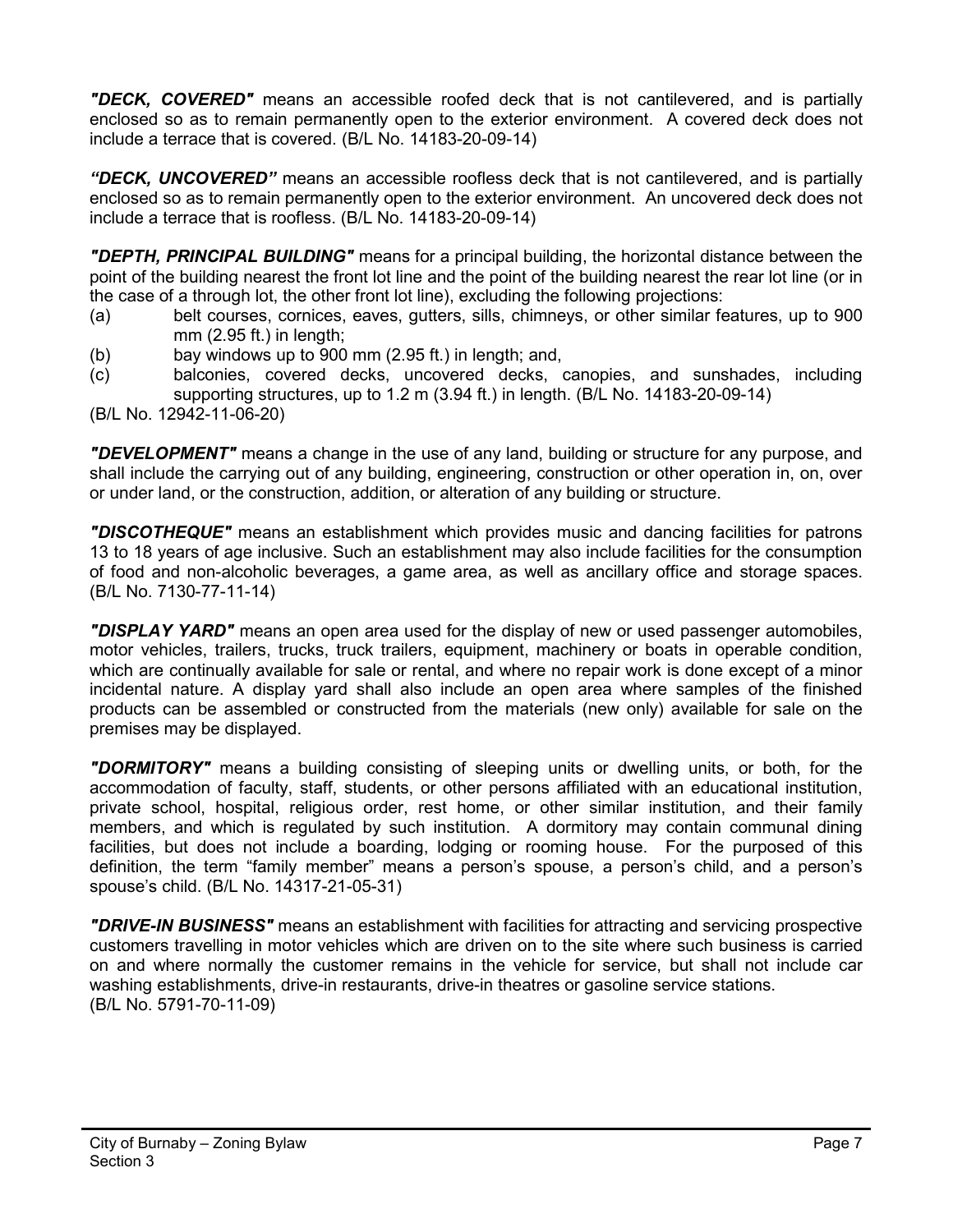*"DRIVE-IN RESTAURANT"* means an eating establishment with facilities for attracting and servicing prospective customers travelling in motor vehicles which are driven on to the site where such establishment is located, and where the customer is permitted or encouraged, either by the design of the restaurant facilities or by service and/or packaging procedures, to:

- (a) remain in his vehicle for service and for consuming the food which is purchased, or
- (b) leave his vehicle to purchase food and is given the choice of either consuming the food in his vehicle or within the drive-in restaurant building. (B/L No. 5791-70-11-09)

*"DWELLING, DUPLEX"* means a two-family dwelling wherein the two dwelling units are placed one above the other. (B/L No. 7477-80-03-10)

*"DWELLING, MULTIPLE FAMILY"* means any building consisting of three or more dwelling units, but does not include a supportive housing facility. (B/L No. 14271-22-06-20)

*"DWELLING, ROW HOUSING"* means one dwelling unit in a block of at least two side-by-side dwelling units, each sharing a party wall with the neighbouring unit and each unit located on a separate lot that is not a strata lot. (B/L No. 11032-99-12-13)

*"DWELLING, SEMI-DETACHED"* means a two-family dwelling wherein the two dwelling units are placed side by side. (B/L No. 7477-80-03-10)

*"DWELLING, SINGLE FAMILY"* means any building consisting of one dwelling unit. Such a dwelling may include a secondary suite, subject to Section 6.7.1 of this Bylaw. (B/L No. 14184-20-09-14))

*"DWELLING, TOWNHOUSE"* means one of two or more dwelling units, where each dwelling unit has individual direct access to the outside either at ground level or by stairs and is attached to at least one other dwelling unit by a shared floor or party wall. (B/L No. 11032-99-12-13)

*"DWELLING, TWO FAMILY"* means any building divided into two dwelling units. (B/L No. 13829-18-02-26)

*"DWELLING UNIT"* means one or more habitable rooms constituting one self-contained unit with a separate entrance, which is occupied or intended to be occupied as a principal residence of one family only. A dwelling unit shall not contain more than one cooking facility. (B/L No. 14271-22-06-20)

*"ELECTRIC VEHICLE"* means a vehicle that uses electricity for propulsion, and that can use an external source of electricity to charge the vehicle's batteries. (B/L No. 13903-18-07-23)

*"ELECTRIC VEHICLE ENERGY MANAGEMENT SYSTEM"* means a system used to control electric vehicle supply equipment loads through the process of connecting, disconnecting, increasing, or reducing electric power to the loads and consisting of any of the following: a monitor(s), communications equipment, a controller(s), a timer(s), and other applicable device(s). (B/L No. 13903-18-07-23)

*"ELECTRIC VEHICLE SUPPLY EQUIPMENT"* means a complete assembly consisting of conductors, connectors, devices, apparatus, and fittings installed specifically for the purpose of power transfer and information exchange between a branch electric circuit and an electric vehicle. (B/L No. 13903-18-07-23)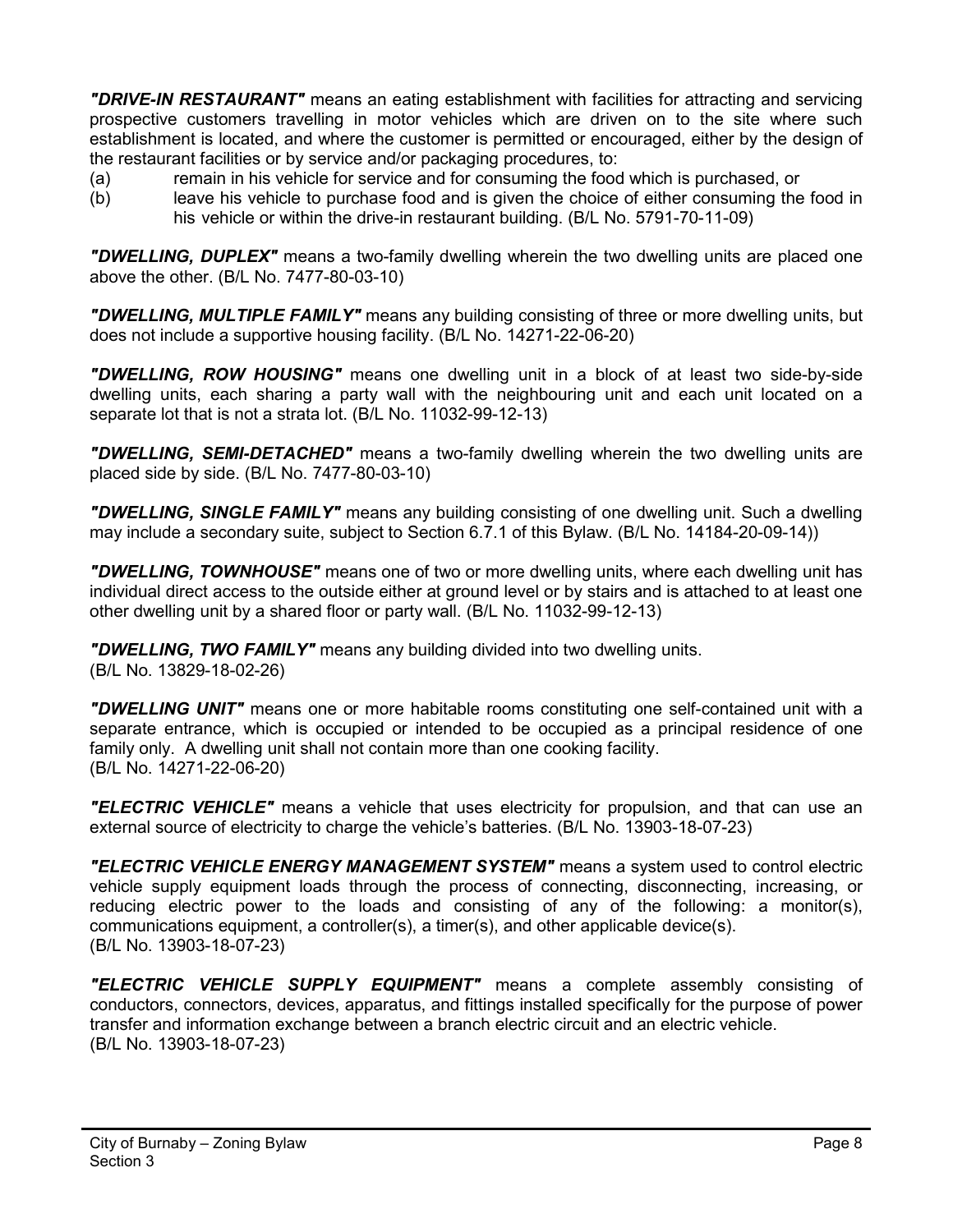*"ELEVATION, FRONT AVERAGE"* means the average elevation of the natural grade along the exterior of the building facing the front lot line. (B/L No. 9663-91-12-16)

*"ELEVATION, REAR AVERAGE"* means the average elevation of the natural grade along the exterior of the building facing the rear lot line or, for a through lot, the other front lot line. (B/L No. 9663-91-12-16)

*"ENERGIZED OUTLET"* means a connected point in an electrical wiring installation at which current is taken and a source of voltage is connected to supply utilization equipment. (B/L No. 13903-18-07-23)

### *"FAMILY"* means

- (a) persons related by blood, marriage, adoption or foster care, or
- (b) with the exception of those persons who live in a dormitory, a group of not more than three unrelated non-transient persons living together as a single non-profit group in a dwelling unit and using common cooking facilities. (B/L No. 14317-21-05-31)

and excludes boarders, lodgers and servants but includes a person living alone. (B/L No. 10398-96-08-26)

*"FENCE"* means a structure, not being a building, used as an enclosure or for screening purposes around all or part of a lot. (B/L No. 14170-20-07-06)

*"FLEX-UNIT"* means an accessory dwelling unit within a multi-family flex-unit. (B/L No. 14271-22-06-20)

*"FLOOR AREA, GROSS"* means, subject to Sections 6.20 and 6.20.1, the total area of all floors, measured to the outer limits of all buildings on a lot. (B/L No. 14183-20-09-14)

*"FLOOR AREA RATIO"* means the figure obtained by dividing the gross floor area by the area of the lot. (B/L No. 14183-20-09-14)

*"GAMING FACILITY"* means any place that is customarily or regularly used for bingo or other games of chance or mixed chance and skill, excluding games of chance played on slot machines, pursuant to a licence issued by the British Columbia Gaming Commission or by such other person or authority as the Province of British Columbia may specify for the purpose of licensing gaming activities. (B/L No. 10708-98-04-06)

*"GAMING HOUSE"* means any place, including a social club, that is customarily or regularly used for bingo or other games of chance or mixed chance and skill, including games of chance played on slot machines, and for which a licence has been issued by the British Columbia Gaming Commission or by such other person or authority as the Province of British Columbia may specify for the purpose of licensing gaming activities. (B/L No. 10708-98-04-06)

*"GARAGE, PRIVATE"* means a detached accessory building or a portion of a principal or accessory building used solely for the parking or temporary storage of private motor vehicles and in which there are no facilities for repairing or servicing such vehicles. Private garages located within structured parking or underground parking shall only be permitted on lots that are subject to rezoning to the CD (Comprehensive Development) District. (B/L No. 13838-18-03-12)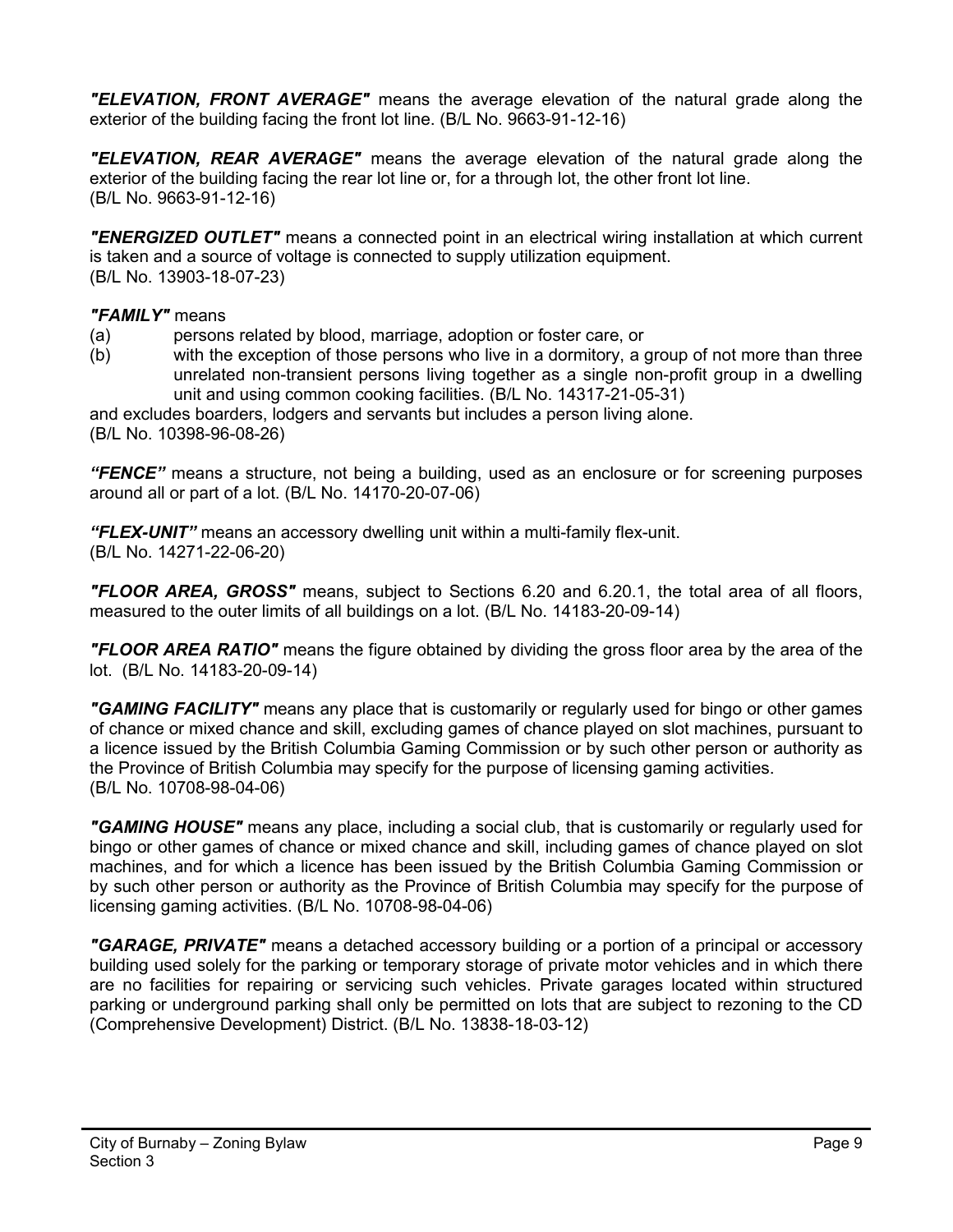*"GASOLINE SERVICE STATION, CONVENTIONAL"* means any building or land used or intended to be used for the retail sale of motor fuels and lubricants that are dispensed by an attendant for the customer and may include the sale of automobile accessories, automobile repair services and motor vehicle inspections. A self-serve facility for the dispensing of motor fuels and lubricants by the customer may also be provided as an accessory use on the site, but shall be limited to one pump island only. Pressurized air service for vehicle tires and water service for vehicle radiators shall be provided at all times without charge for customer use. (B/L No. 11888-05-04-11)

*"GASOLINE SERVICE STATION, SELF-SERVE"* means any building or land used or intended to be used for the retail sale of motor fuels and lubricants that are dispensed

- (a) primarily by the customer from self-serve pumps; and
- (b) by an attendant on behalf of the customer from at least one dual sided full serve pump, that offers all grades of fuel that are offered at the self-serve pumps, between the hours of 7:00 a.m. and 11:00 p.m. or, where the service station is open for business for less than 16 hours a day, during the whole time that it is open for business, on each day that it is open for business;

and may include the sale of automobile accessories, automobile repair services and motor vehicle inspections. Pressurized air service for vehicle tires and water service for vehicle radiators shall be provided at all times without charge for customer use.

(B/L No. 11888-05-04-11)

*"GRADE OR GRADE LEVEL, NATURAL"* means, for the purpose of measuring the height of a building or determining a basement or cellar, the ground level adjacent to the exposed wall of a building, with no adjustment having been made to the existing undisturbed ground level except for a minor slope equalization as approved by the Building Inspector. (B/L No. 9663-91-12-16)

*"GROUP HOME"* means a residential care facility for not more than six persons in care that is operated in a private single family dwelling on a residential lot and licensed under the Community Care Facility Act. (B/L No. 12679-09-09-14)

*"HABITABLE ROOM"* means a room designed for living, sleeping, eating or food preparation, including a living room, dining room, bedroom or kitchen.

*"HEIGHT"* means the vertical dimension of a building or structure measured in accordance with this Bylaw. (B/L No. 14170-20-07-06)

*"HOME-BASED CHILD CARE FACILITY"* means a community care facility for child care, all as defined in the Community Care and Assisted Living Act, that is licensed under the Child Care Licensing Regulation and is located in the personal residence of the facility operator. (B/L No. 13639-16-12-12)

*"HOME OCCUPATION"* means an occupation or profession that is incidental to the use of a dwelling unit for residential purposes, or to the residential use of a lot occupied by a dwelling and includes:

- (a) the office or studio of a person engaged in business, art, health, crafts or instruction,
- (b) a boarding use, (B/L No. 14271-22-06-20)
- (c) the operation of a home-based child care facility.
- (B/L No. 13639-16-12-12)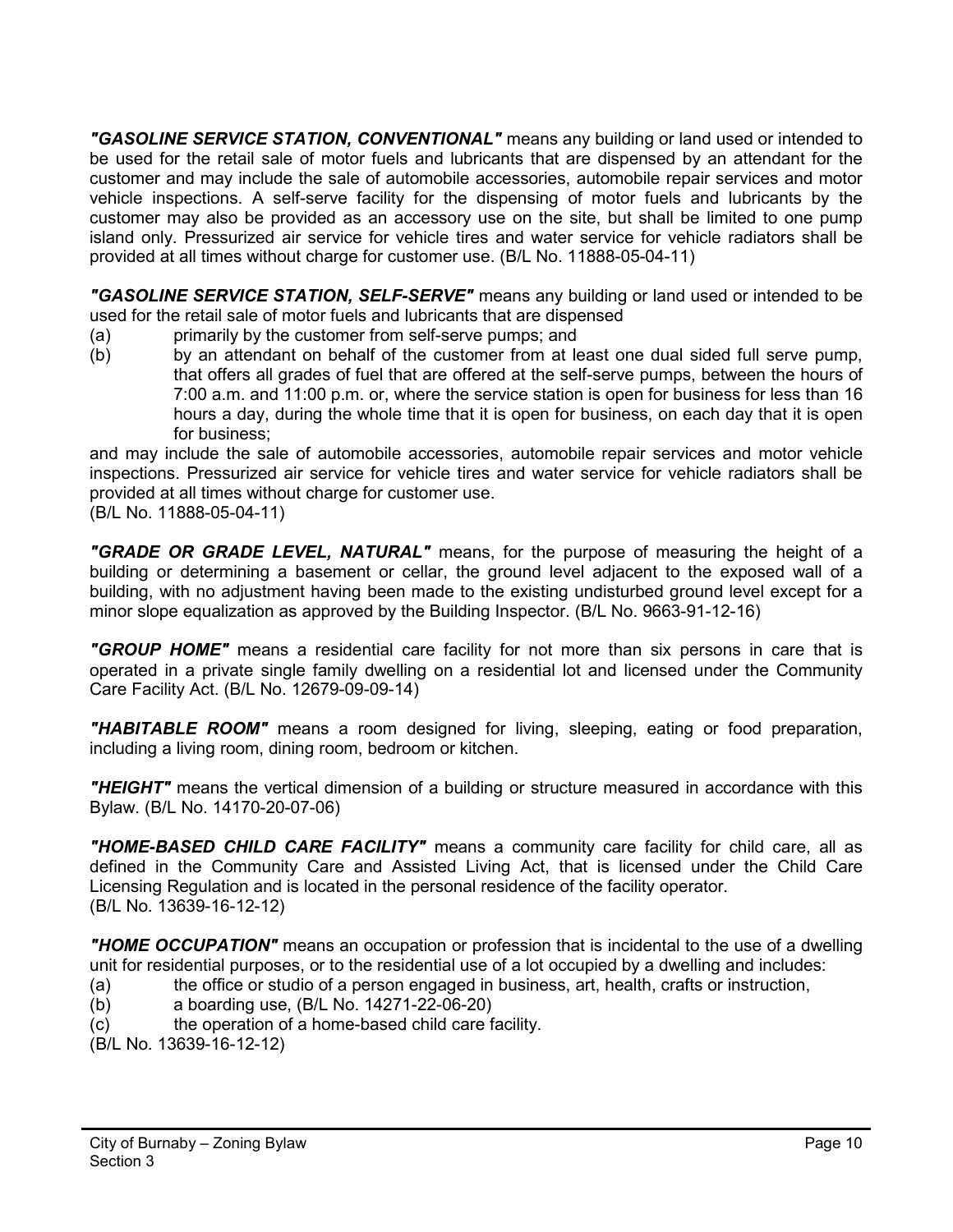*"HOSPITAL"* means a non-profit institution (operated for the reception and treatment of persons suffering from physical illness or disability) which has been designated as a hospital under the Hospital Act, but does not include private hospitals, nursing or convalescent homes.

*"HOSPITAL, PRIVATE"* means a house in which two or more patients, other than the spouse, parent or child of the owner or operator thereof, are living at the same time, and including a nursing home or convalescent home, but does not include a hospital as defined in this Bylaw or a hospital licensed under the Mental Hospitals Act.

*"HOTEL"* means a building in which there are more than six sleeping units wherein accommodation without private cooking facilities is provided for transient lodgers, and having a public dining room or cafe.

*"HOTEL, ALL SUITE"* means a building intended to provide comprehensive services including a restaurant, conference and banquet facility, lounge, recreational amenities and accommodation for transient lodgers wherein the accommodation is primarily suites that contain minor cooking facilities that do not exceed the following, namely, a two-burner cook top, a microwave oven, a sink and a small refrigerator. (B/L No. 10473-96-11-04)

*"HOTEL, MOTOR"* means a building in which there are more than six sleeping units wherein accommodation without private cooking facilities is provided, occupied or intended to be occupied primarily by transient motorists, and having a public dining room or cafe. Each sleeping unit shall be self-contained with its own bathroom with a water closet, wash basin and bath or shower and having its own parking space conveniently located on the lot.

*"INDUSTRIAL FUELLING INSTALLATION"* means a building or land used or intended to be used for the sale of motor fuel and lubricants for use only in industrial equipment or commercial vehicles. (B/L No. 8560-86-06-23)

*"IN-LAW SUITE"* means one or more habitable rooms used for living and sleeping purposes by relatives of the owner or tenant pursuant to a licence issued by the Building Department the continued use of which is subject to section 911 of the Local Government Act. (B/L No. 13258-14-01-27)

*"JUNIOR ONE-BEDROOM UNIT"* means a one bedroom living unit in a category B supportive housing facility having a floor area of less than  $46 \text{ m}^2$  (495.16 sq. ft.). (B/L No. 11591-03-09-29)

*"JUNK YARD"* means an area outside of an enclosed building where junk, waste, used building materials, used industrial materials, scrap metal, used discarded or salvaged materials are bought, sold, exchanged, stored, baled, packed, disassembled, or handled. A junk yard shall not be construed to include establishments for the sale, purchase, or storage of used furniture, used cars in operable conditions, or the processing of used, discarded or salvaged materials as a minor part of manufacturing operations.

*"KENNEL"* means any building, structure, compound, group of pens or cages or property in which or where 3 or more dogs or 5 or more cats are or are intended to be trained, cared for, bred, boarded or kept for any purpose whatsoever, and shall include any building or part thereof in which 2 or more dogs are kept for breeding purposes. For the purpose of this definition dogs and cats under the age of 4 months shall be excluded. (B/L No. 9276-89-12-18)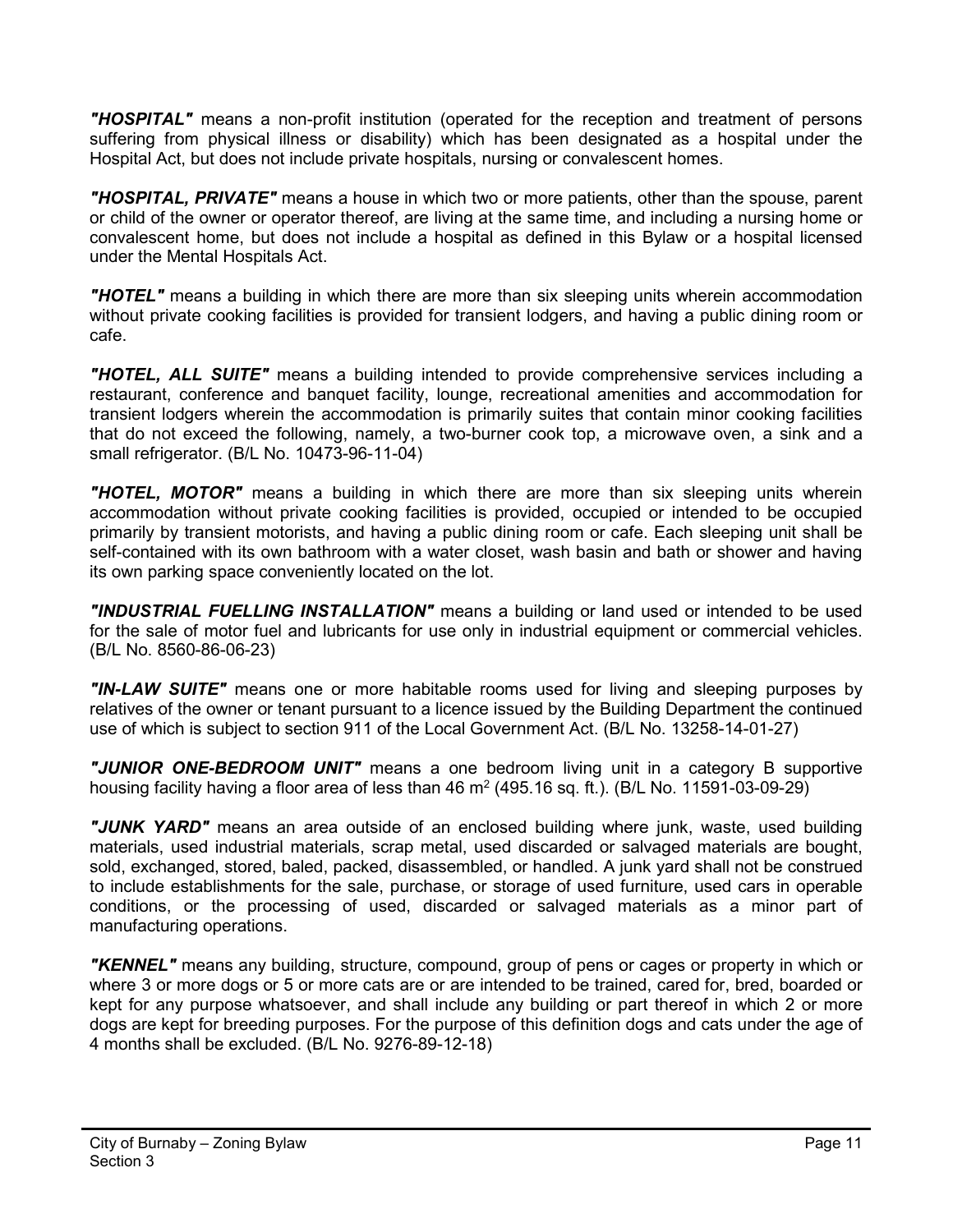*"LANDSCAPING"* means the planting of lawns, shrubs and trees, and the addition of fencing, walks, drives, or other structures and materials as used in landscape architecture.

*"LANE"* means a public thoroughfare or way which affords only secondary means of access to a lot, at the side or rear.

*"LEARNING CENTRE"* means an establishment providing supplementary education or tutorial services, but does not provide accredited education courses. (B/L No. 12690-09-10-05)

*"LEVEL 2 CHARGING"* means a Level 2 electric vehicle charging level as defined by SAE International's J1772 standard. (B/L No. 13903-18-07-23)

*"LICENSEE RETAIL STORE"* means a store licensed under the provisions of the Liquor Control and Licensing Act to sell liquor for off-premises consumption and includes an agency store established under the provisions of the Liquor Distribution Act. (B/L No. 11883-05-04-11)

*"LIQUOR LICENCE ESTABLISHMENT"* means an establishment selling or dispensing liquor for which a liquor primary licence or a liquor primary club licence is required under the Liquor Control and Licensing Act. (B/L No. 11517-03-05-12)

*"LIQUOR STORE"* means a government liquor store, a government beer store or a government wine store established under the provisions of the Liquor Distribution Act. (B/L No. 11883-05-04-11)

*"LOT"* means an area of land designated as a separate and distinct parcel on a legally recorded subdivision plan or description filed in the Land Registry Office, and having a principal frontage upon a public street or place.

*"LOT AREA"* means the total horizontal area within the lot lines of a lot, except for lots that are rezoned on or after 2018 April 01 to the CD (Comprehensive Development) District based in whole or in part on the RM, C, M, B and P Districts, lot area shall be inclusive of the area of street and lane dedication immediately adjacent to the lot, as shown on the subdivision plan pertaining to the lot, approved as a prerequisite to the CD zoning of the site. (B/L No. 13838-18-03-12)

*"LOT COVERAGE"* means the combined area covered by all buildings and structures on the lot, expressed as a percentage of the lot area, measured as the area of the projection of the outline of the buildings and structures onto a horizontal plane but excluding

- (a) belt courses, cornices, eaves, gutters, sills or other similar ornamental features;
- (b) bay windows;
- (c) chimneys, fire escapes and steps;
- (d) canopies and sun shades;
- (e) terraces;
- (f) balconies;
- (g) uncovered swimming pools;
- (h) fences and retaining walls; and
- (i) parking areas that are:
	- (i) underground, or
	- (ii) open-sided and roofless.

(B/L No. 14170-20-07-06)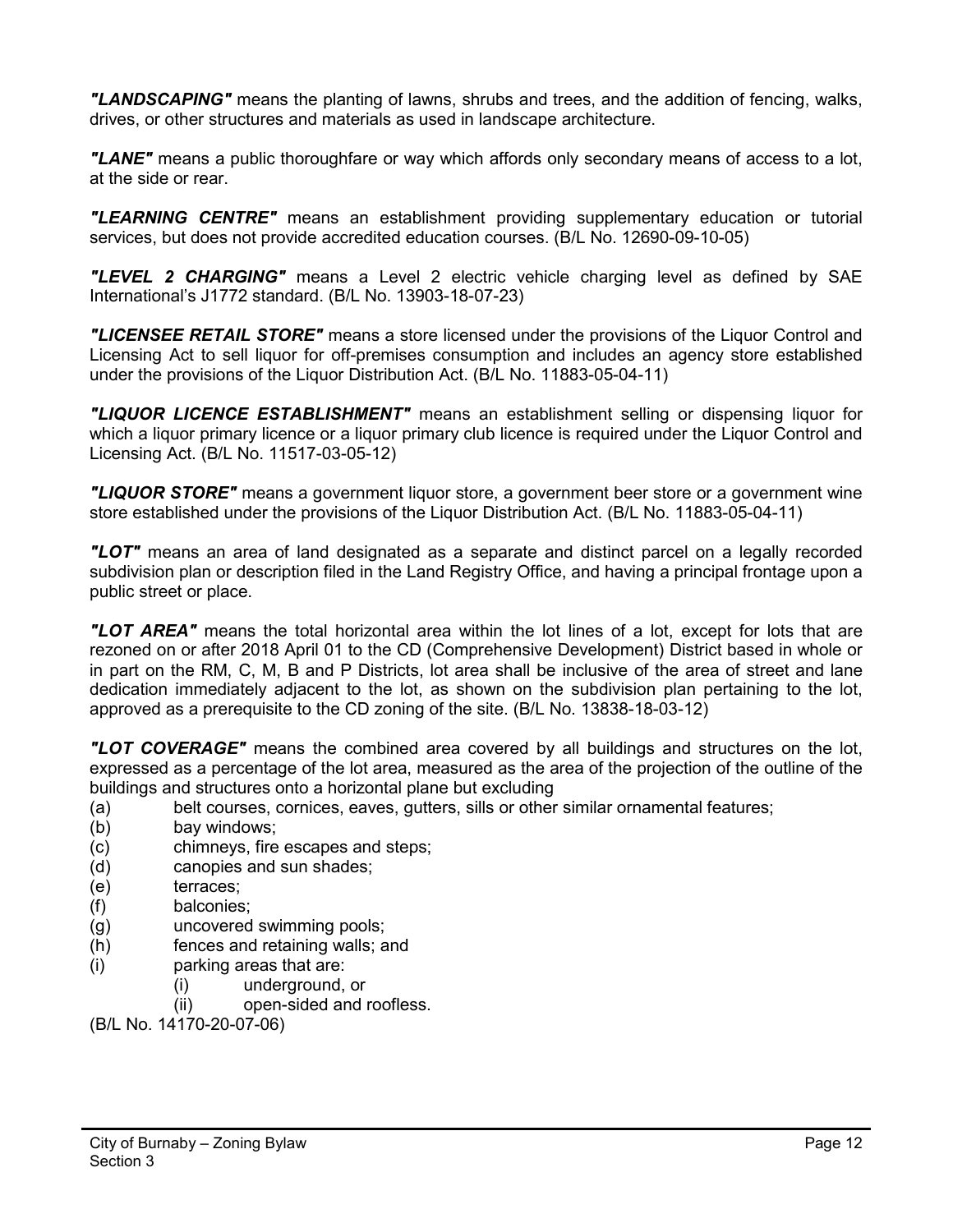*"LOT DEPTH"* means the shortest distance between the centre of the front lot line and the centre of the rear lot line or, in the case of a pie shaped lot or irregular lot with more than four sides, the shortest distance between the centre of the front lot line and the point at which the two side lot lines or the furthest point at which two rear lot lines intersect, or in the case of a through lot, the line joining the centre points of the two front lot lines. (B/L No. 9663-91-12-16)

*"LOT WIDTH"* means the mean horizontal distance between side lot lines measured at right angles to the lot depth.

*"LOT, CORNER"* means a lot at the intersection or junction of two or more streets.

*"LOT, INTERIOR"* means a lot other than a corner lot.

*"LOT, PANHANDLE"* means a lot created under subdivision that gains street frontage through a narrow strip of land that is an integral part of the lot, but provides inadequate width for the siting of buildings. (B/L No. 13829-18-02-26)

*"LOT, THROUGH"* means a lot abutting two parallel or approximately parallel streets.

*"LOT LINE, FRONT"* means the boundary line of the lot and the street on which the lot abuts. In the case of a corner lot, a lot line abutting a street shall be considered a front line if the adjacent lots front on the same street, except that only one front lot line need be provided. In the case of a through lot, the lot lines abutting two parallel or approximately parallel streets shall both be considered as front lot lines. In the case of a corner lot that is also a through lot, the lot lines abutting two parallel or approximately parallel streets shall both be considered as front lot lines except where the lot is triangular or irregular in shape in which case only one front line need be provided along the shortest lot line abutting the street. (B/L No. 13829-18-02-26)

*"LOT LINE, REAR"* means the lot line opposite to, or in the case of an irregularly shaped lot, the lot lines more or less facing the front lot line. (B/L No. 9663-91-12-16)

*"LOT LINE, SIDE"* means a lot line that is not a front lot line or rear lot line. (B/L No. 13829-18-02-26)

*"LUNCH BAR"* means an eating establishment where cold lunches packed in containers, cold wrapped sandwiches, beverages or foods obtained from coin operated compartments are sold to the public for consumption either on or off the premises. (B/L No. 7103-77-10-03)

*"MANUFACTURING OR PROCESSING"* includes those operations which are a necessary part of, and clearly related to, the production of the articles or goods specified. For the purposes of this Bylaw, the term "manufacturing" may also include repairing of the items specified.

*"MAUSOLEUM"* means a building or structure used or intended to be used for the entombment of human remains or cremated remains and that extends vertically by more than 0.35 m (1 ft.), at any point, above the lower of

(a) the natural grade, or

(b) the finished ground level at the base of the exposed wall of the building or structure. (B/L No. 11941-05-08-29)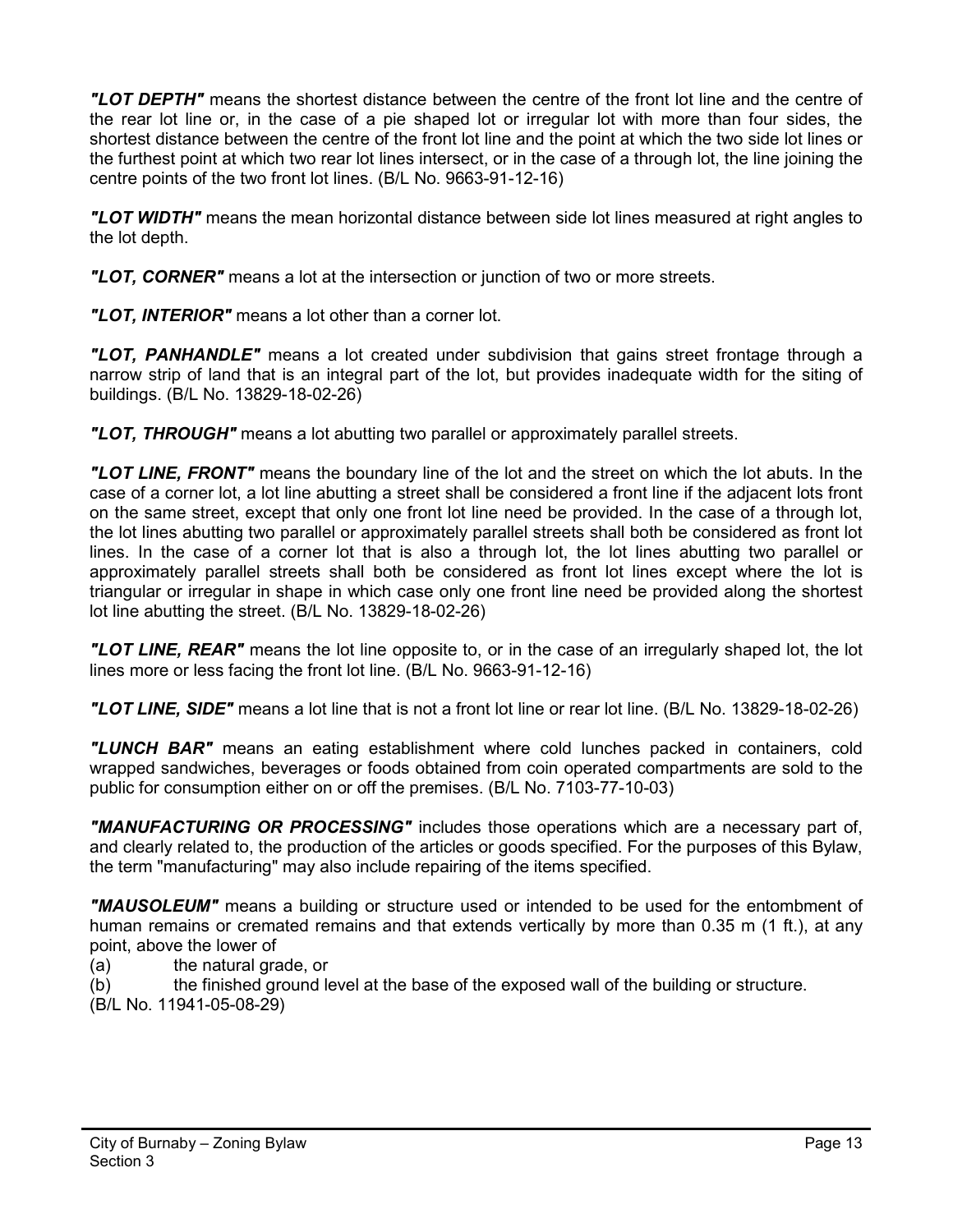*"MINI-WAREHOUSE"* means a completely enclosed building or series of completely enclosed buildings consisting of separate storage units which are rented to customers having exclusive and independent access to their respective units for the storage of residential, recreational, or commercial oriented goods. (B/L No. 7005-77-04-04)

"**MOBILE HOME**" means a single family dwelling, factory built as a unit or units, suitable for year round occupancy, and capable of being drawn or moved from place to place. (B/L No. 6176-72-12-04)

*"MOBILE HOME LOT"* means an area of land located within a mobile home park occupied or intended to be occupied by one mobile home. (B/L No. 6176-72-12-04)

*"MOBILE HOME PARK"* means a parcel of land on which are installed or intended to be installed, two or more mobile homes. (B/L No. 6176-72-12-04)

**"MOBILE RETAIL CART"** means a cart having maximum ground coverage of 3.72 m<sup>2</sup> (40 sq.ft.) that is capable of being moved by one person and is intended for use as a temporary location for the retail of goods or services. (B/L No. 10155-95-01-23)

*"MOTEL OR AUTO COURT"* means a group of two or more detached or semi-detached buildings, providing self-contained accommodation that is primarily for transient motorists and which may have its own cooking facilities and bathroom with a water closet, wash basin and bath or shower. (B/L No. 13829-18-02-26)

*"MOTOR VEHICLE INSPECTIONS"* means inspection facilities that are licensed by the Motor Vehicle Branch and facilities that are not so licensed; but does not include facilities where the principal use is motor vehicle emission inspection. (B/L No. 9530-91-02-25)

*"MULTI-FAMILY FLEX-UNIT"* means a strata titled apartment or townhouse dwelling unit that has a gross floor area of not less than 74  $m<sup>2</sup>$  (796.5 sq.ft.) and contains a defined area for potential rental accommodation, which area:

- (a) is not less than 24  $m^2$  (258.3 sq.ft.) and not more than 35 per cent of the gross floor area of the apartment or townhouse dwelling unit in which it is located;
- (b) is not a separate strata lot;
- (c) contains a secondary kitchen area with a compact range or microwave oven and built-in cooktop, compact refrigerator, sink, counter, cabinets, and venting; and contains at least one closet, and a bathroom with a toilet, sink, and bathtub or shower;
- (d) is wired for independent telephone connection prior to occupancy and remains so;
- (e) has a separate lockable entrance door providing direct access to the exterior of the dwelling unit; and,

(B/L No. 11462-03-01-20)

(f) may be occupied as the permanent home or residence of one additional family only. (B/L No. 13829-18-02-26)

*"NON-CONFORMING BUILDING OR USE"* means any building or use which does not conform with all the regulations of the Bylaw, or any amendment thereto, for the zoning district in which such building or use is located.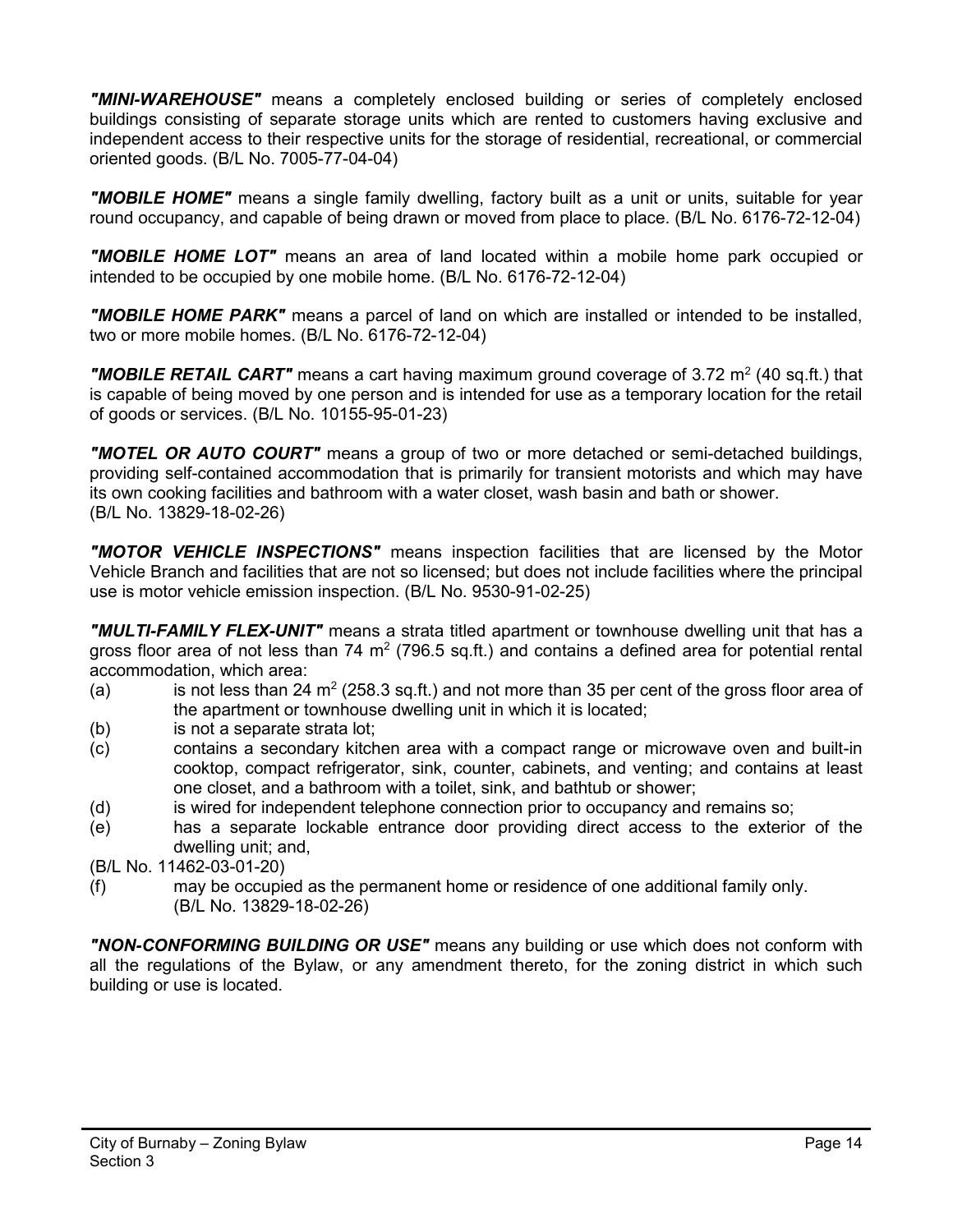*"NON-RESIDENTIAL"* when used with reference to a building, structure or use, means designed, intended or used for purposes other than those of a residential use building.

*"OUTDOOR GARDEN SHOP"* means an open area used for the display and retail sale of bedding plants, flowers, nursery stock or Christmas trees, but does not include commercial nurseries or greenhouses. (B/L No. 9780-92-10-13)

**"OUTDOOR PLAY AREA"** means an outdoor open area designated for physical activity of children in a child care facility or a home-based child care facility, in accordance with the *Community Care and Assisted Living Act* and the *Child Care Licensing Regulation* as amended or replaced from time to time. (B/L No. 14065-19-11-18)

*"OUTDOOR PRODUCE SHOP"* means an open area that is attached to and on the same site as a grocery store or produce shop and is used for the display and retail sale of fruit and vegetables. (B/L No. 9780-92-10-13)

*"PARKING AREA"* means an open area of land, other than a street, used for the parking of vehicles of clients, customers, employees, members, residents or tenants.

*"PARKING GARAGE"* means a building the principal use of which is the parking or storage of vehicles and which is available to the public or as an accommodation to clients, customers or employees. (B/L No. 5170-67-06-26)

*"PARKING SPACE"* means a space within a building or a parking area, for the parking of one vehicle, excluding driveways, ramps, columns, office and work area.

*"PARKING SPACE, ACCESSIBLE"* means a parking space provided for the use of persons with disabilities. (B/L No. 14043-19-09-16)

*"PARKING SPACE, VAN ACCESSIBLE"* means a parking space to accommodate vans and other vehicles equipped with platform lifts or side ramps, for the use of persons with disabilities. (B/L No. 14043-19-09-16)

### *"PARKING, STRUCTURED"* means an area that

- (a) contains parking spaces and associated driveways and maneuvering aisles,
- (b) is located within a building, and
- (c) has its roof or the finished floor next above it more than 800 mm (2.62 ft.) above the adjacent finished grade.

(B/L No. 13838-18-03-12)

### *"PARKING, UNDERGROUND"* means an area that:

- (a) contains parking spaces and associated driveways and maneuvering aisles;
- (b) is located within a building; and
- (c) has its roof or the finished floor next above it not more than 800 mm (2.62 ft.) above the adjacent finished grade.
- (B/L No. 14206-20-10-26)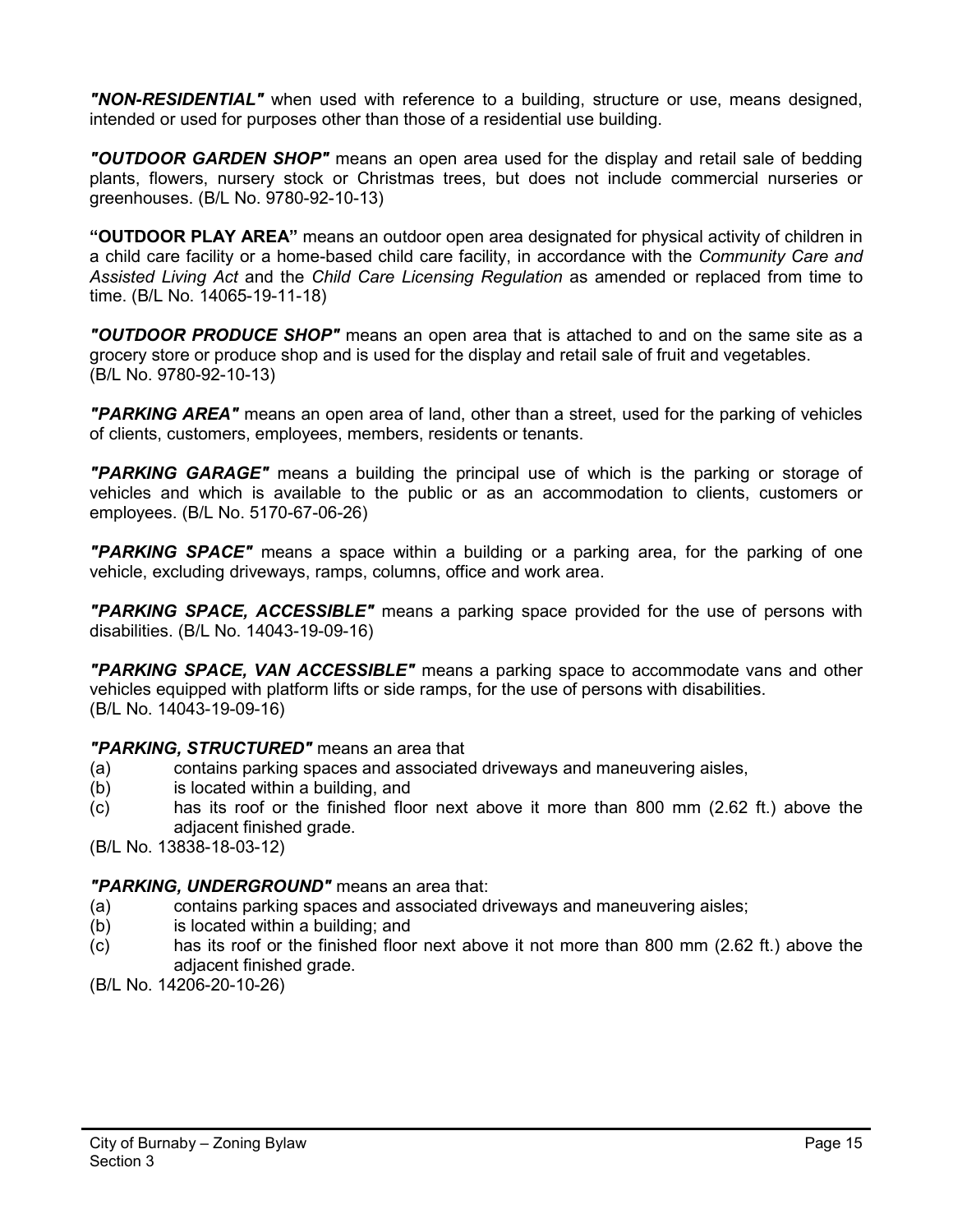*"PAWNSHOP"* means an establishment used for the loaning of money on the security and deposit of personal property. (B/L No. 11725-04-05-10)

# *"PAYDAY LOAN AND SIMILAR SERVICES"* means the business of

- (a) making or offering to make payday loans (as defined in and regulated under the Businesses Practices and Consumer Protection Act of British Columbia); or
- (b) cashing or offering to cash cheques or other negotiable instruments for a fee or for less than the face value of the cheque or instrument;

carried on or undertaken by a person or other entity that is not governed by the Bank Act or Trust and Loan Companies Act of Canada or the Financial Institutions Act or Mortgage Brokers Act of British Columbia. (B/L No. 13495-15-09-14)

*"PAYMENT-IN-LIEU OF PARKING"* means a payment to the City, as an alternative to providing offstreet parking spaces as required in this bylaw, for the purposes of funding the provision, expansion and/or capital maintenance of City parking facilities, and/or transportation infrastructure that support walking, cycling, public transit, or other active forms of transportation. (B/L No. 14316-21-05-31)

*"PERSON"* includes a firm, association, organization, partnership, trust company or corporation as well as an individual.

*"PRINCIPLE RESIDENCE"* means a dwelling unit in which one or more occupants of the dwelling unit make their home, and from which occupant or occupants conduct their daily affairs, including, without limitation, paying bills and receiving mail, and is generally the dwelling unit with the residential address used on documentation related to billing, identification, taxation and insurance purposes, including, without limitations income tax returns, Medical Services Plan documentation, driver's licenses, personal identification, vehicle registration and utility bills. (B/L No. 14271-22-06-20)

*"PRINCIPAL USE"* means the main purpose for which land, buildings or structures are ordinarily used.

*"PUBLIC ASSEMBLY AND ENTERTAINMENT USE"* means the use of a building or an establishment for assembly or entertainment, including bowling alleys, meeting halls, theaters, auditoriums, swimming pools, curling rinks and similar uses, but excludes cyber entertainment uses, billiard halls, discotheques, gaming facilities and gaming houses. (B/L No. 14184-20-09-14)

*"PURPOSE-BUILT RENTAL HOUSING"* means a multi-unit building or portion of a multi-unit building where dwelling units are held in common ownership and used only for rental purposes, but does not include a dormitory. Purpose-built rental housing may include market and non-market rental housing. (B/L No. 14317-21-05-31)

# *"RECREATIONAL VEHICLE"* means a structure or vehicle that

- (a) is used or designed to be used for living or sleeping purposes
- (b) is designed or intended to be mobile on land, and
- (c) is either self-propelled or towed by a motor vehicle and includes a camper, travel trailer, motor home, converted bus or other vehicle and tent trailer. A recreational vehicle shall not be considered to be a dwelling unit. (B/L No. 8379-85-07-29)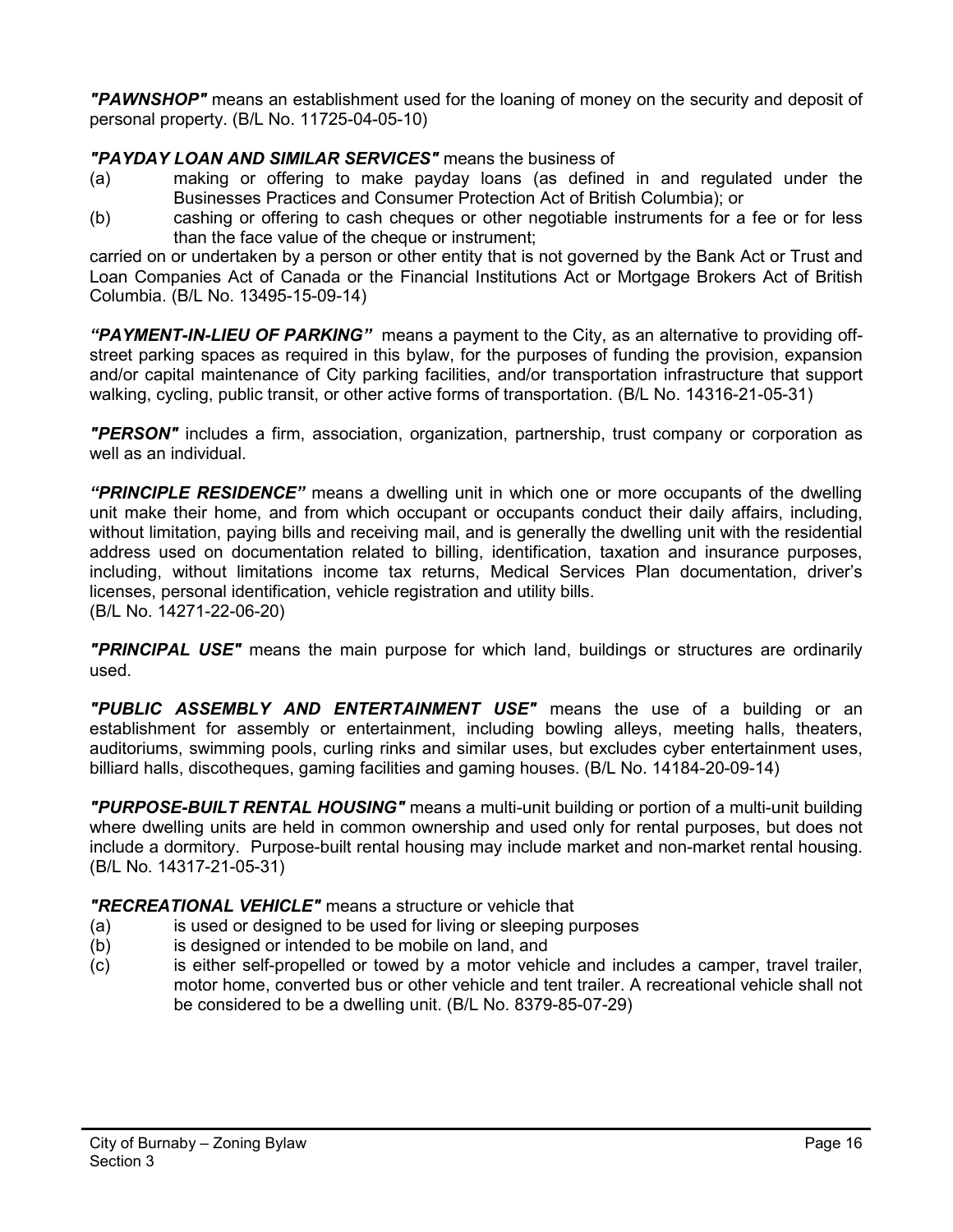*"RECREATIONAL VEHICLE PARK"* means a parcel of land used or intended to be used for the parking of recreational vehicles on a transitory basis, and includes all buildings or structures thereon. (B/L No. 8379-85-07-29)

*"RECREATIONAL VEHICLE SPACE"* means an area of land located within a recreational vehicle park occupied or intended to be occupied by one recreational vehicle. (B/L No. 8379-85-07-29)

*"RENTAL UNIT"* means a dwelling unit within purpose-built rental housing. (B/L No. 14206-20-10-26)

*"RESIDENTIAL USE BUILDING"* means a dwelling, boarding, lodging or rooming house, or a dormitory. (B/L No. 14317-21-05-31)

*"RESTAURANT"* means an eating establishment where food is sold to the public for immediate consumption within the premises, but where no provision is made for the consuming of food in motor vehicles which are parked on the site. (B/L No. 5791-70-11-09)

*"RETAIL"* in relation to a sale means a sale to a purchaser for purposes of consumption or use and not for resale, and "retail store" means a building where goods, wares, merchandise, substances, articles or things are sold at retail and are stored in quantities sufficient only to service that store, but a reference to "retail store" does not include any retail outlet otherwise classified or defined in this Bylaw. (B/L No. 10395-96-07-22)

*"RETAINING WALL"* means a structure, not being a building, designed to hold back, stabilize or support water, soil, rocks, or similar geotechnical materials. For the purpose of this Bylaw, a retaining structure, not being a building, which does not have an exposed face and which is designed to hold back water shall not be considered a retaining wall. (B/L No. 14170-20-07-06)

*"RIDING ACADEMY"* means a stable for the housing of horses for hire or for a private riding club.

*"ROOF, FLAT"* means a roof on a building that has one or more roof surfaces that have a pitch of less than 4 in 12 and cover an area greater than 20 percent of the area of all roof surfaces as measured in plan view. (B/L No. 9663-91-12-16)

*"ROOF, SLOPING"* means a roof on a building that has one or more roof surfaces that have a pitch of 4 in 12 or greater and cover an area at least equal to 80 percent of the area of all roof surfaces as measured in plan view. (B/L No. 9663-91-12-16)

*"SALES CENTRE, RESIDENTIAL"* means a building used for the marketing of residential dwelling units in a newly constructed and unoccupied multi-family residential development or in a multi-family residential development under development. (B/L No. 12452-08-06-16)

*"SANITARY FACILITY"* means any toilet, urinal, bathtub, shower, hand basin, or combination thereof. (B/L No. 14317-21-05-31)

*"SCHOOL, COMMERCIAL"* means an educational establishment which offers instruction and training in specific trades, skills, or services, including but not limited to secretarial skills, aviation, computer, banking, automotive driving, language, business, marketing, beauty, animal grooming, art, music, selfdefense, and career. Commercial schools are not authorized to grant degrees, and do not include colleges and universities, private schools, public schools, or trade schools. (B/L No. 14317-21-05-31)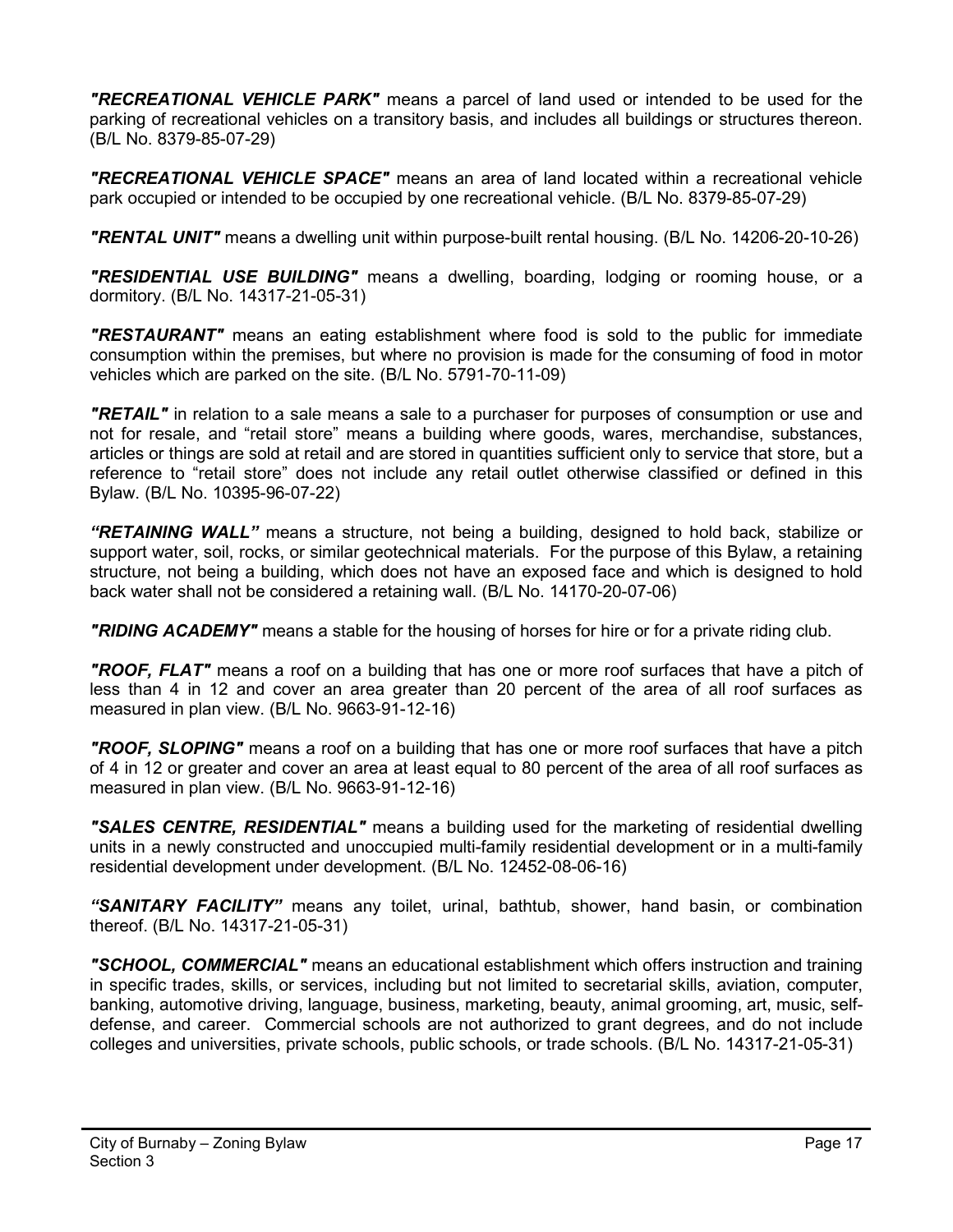*"SCHOOL, PRIVATE"* means a school, other than a public school, where academic subjects are taught to elementary and secondary students. (B/L No. 10732-98-04-06)

*"SCHOOL, PUBLIC"* means a place of instruction, other than a commercial or trade school, maintained at public expense pursuant to the *School Act*. (B/L No. 14317-21-05-31)

*"SCHOOL, TRADE"* means a school other than a private or public school that offers training in a manual, mechanical or technical trade in an industrial setting that involves the use of industrial equipment or materials. (B/L No. 10732-98-04-06)

*"SCREENING"* means a continuous fence, compact evergreen hedge or combination thereof, supplemented with landscape planting that would effectively screen the property which it encloses, and is broken only by access drives and walks. (B/L No. 14170-20-07-06)

*"SECONDARY SUITE"* means an accessory dwelling unit fully contained within a single family dwelling. (B/L No. 13258-14-01-27)

*"SECOND-HAND STORE"* means an establishment where more than ten (10) per cent of the floor area is used for the purchase and sale of:

- (a) used electronic equipment, including audio or video equipment and accessories, computers and computer equipment and accessories; or
- (a.2) used gold, silver or other precious metals; or  $(B/L$  No. 12976-11-09-12) <br>(b) two or more of the following types or classes of used goods, wares or m
- two or more of the following types or classes of used goods, wares or merchandise:
	- (i) bicycles;
	- (ii) sports equipment;
	- (iii) jewelry;
	- (iv) cameras and camera equipment;
	- (v) musical instruments and equipment;
	- (vi) compact discs (CDs) or digital video discs (DVDs), or both;
	- (vii) tools;
	- (viii) electronic office equipment, including photocopiers and fax machines;
- but does not include:
- (c) an antique and collectible store;
- (d) an establishment where used goods, wares and merchandise are sold by a society, charity or other organization that operates on a not-for-profit basis;
- (e) an establishment where all of the used goods, wares and merchandise offered for sale have been acquired by donation or purchased from societies, charities or other organizations that operate on a not-for-profit basis; or
- (f) an establishment that sells goods, wares or merchandise on consignment.
- (B/L No. 11725-04-05-10)

*"SETBACK"* means the required minimum distance between a building or use and each of the respective property lines.

*"SHOPPING CENTRE"* means a group of retail stores in one or more buildings designed as an integrated unit.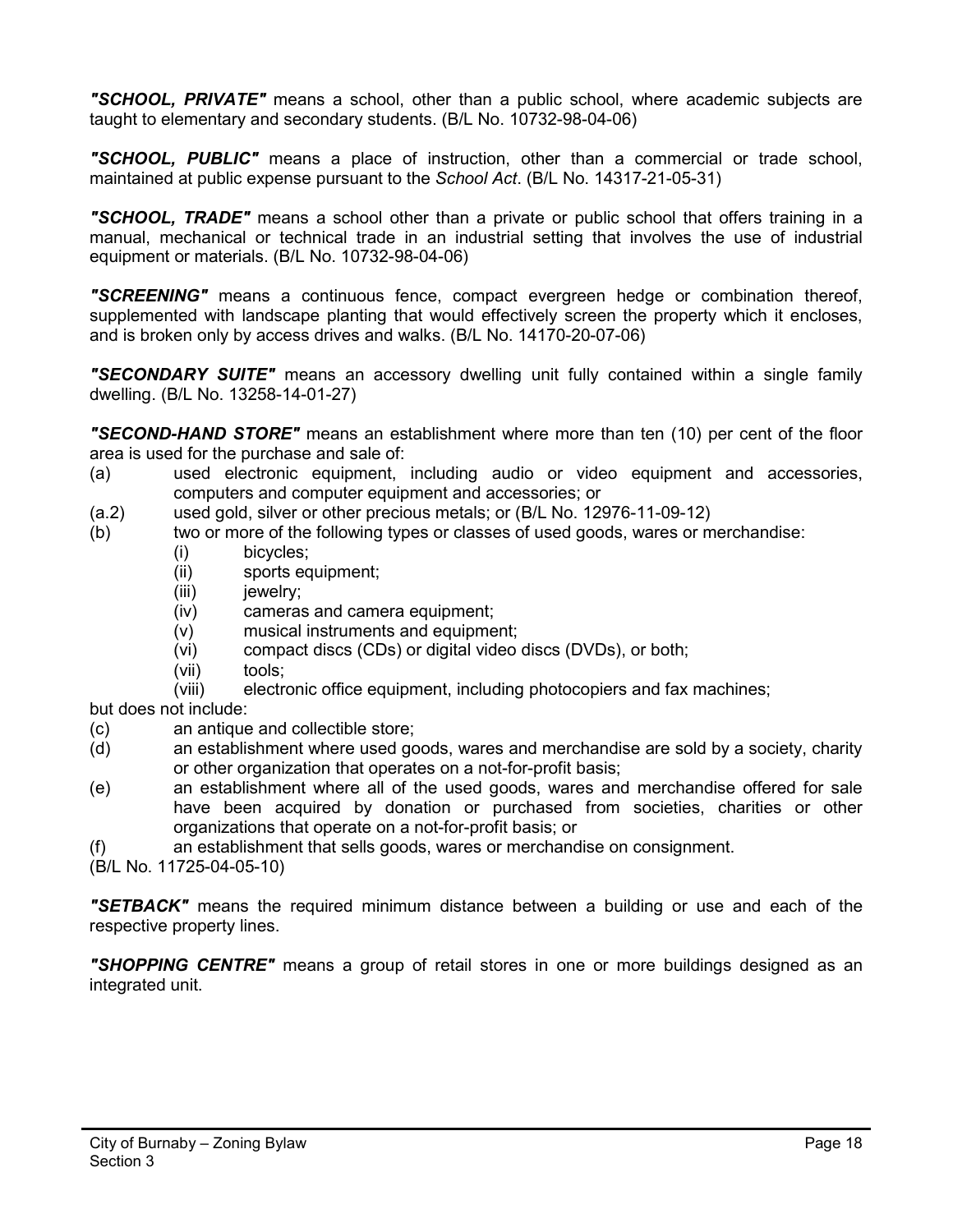*"SHORT-TERM RENTAL***"** means a dwelling unit or a portion of a dwelling unit used for the temporary accommodation of transient public, not exceeding four unrelated persons, or six persons related by blood, marriage, adoption or foster care, at any one time. Short-term rental does not include a boarding use, or a boarding, lodging or rooming house. (B/L No. 14271-22-06-20)

*"SLEEPING UNIT"* means one or more rooms used for sleeping and living purposes. A sleeping unit may contain sanitary facilities, but does not include a kitchen sink or cooking facilities. (B/L No. 14317-21-05-31)

*"SLOT MACHINE"* means a slot machine as defined in the Criminal Code of Canada on January 1, 1998, but shall not include an electronic machine programmed to allow personal play whereby a person is able to play bingo against a computer or to play e-tabs or e-scratches generated by a computer. (B/L No. 11791-04-10-18)

*"STORAGE YARD"* means an area outside of an enclosed building where contractors' or construction materials and equipment, solid fuels, lumber and new building materials, monuments and stone products, public service and utility equipment, or other materials, goods, products, vehicles, equipment or machinery are stored, baled, piled, handled, sold or distributed, whether a principal or an accessory use. A storage yard shall not be construed to include an automobile wrecking yard, a display yard or a junk yard.

*"STOREY"* means a habitable space between two floors, or between any floor and the upper surface of the floor next above, except that the topmost storey shall be that portion of a building included between the upper surface of the topmost floor and the ceiling above. A basement shall be considered as a storey. (B/L No. 7477-80-03-10)

*"STOREY, HALF"* means a storey under a gable, hip, gambrel or shed roof having a gross floor area not more than fifty percent of the gross floor area of the storey immediately below, and includes a covered deck that is an extension of the topmost storey. (B/L No. 14184-20-09-14)

*"STREET"* means a public highway, road or thoroughfare which affords the principal means of access to abutting lots.

*"STREET CANOPY"* means a structure that is attached to a building by a cantilever, is not part of the building and consists of a lightweight rigid frame covered by a stretched fabric membrane. (B/L No. 8737-87-05-25)

*"STRUCTURE"* means anything constructed or erected, the use of which requires location on the ground or attachment to something having location on the ground. (B/L No. 14170-20-07-06)

*"STUDIO UNIT"* means a dwelling unit having no room used or intended to be used solely as a bedroom. (B/L No. 11032-99-12-13)

*"SUITE READY"* means constructed to a standard, as determined by the Chief Building Inspector, which facilitates the future conversion of that portion of a building to a secondary suite in accordance with the British Columbia Building Code. (B/L No. 14184-20-09-14)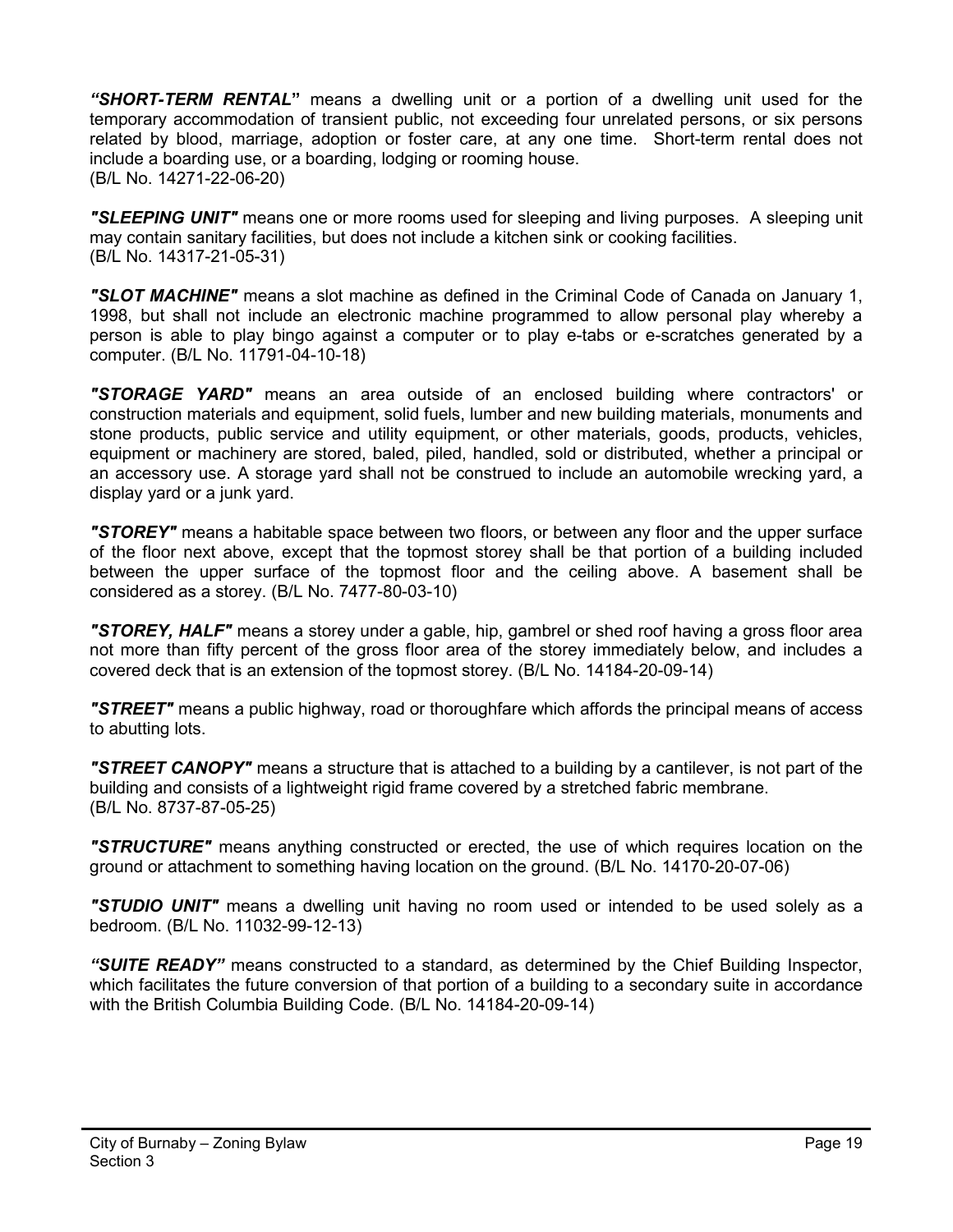# *"SUPPORTIVE HOUSING FACILITY"* means a housing facility that

- (a) contains two or more living units, each of which is occupied or intended to be occupied by not more than two persons, at least one of whom is fifty-five years of age or older;
- (b) contains common amenity spaces and dining facilities for the residents;
- (c) provides at least one meal a day for the residents; and,
- (d) provides continuous monitoring of the residents and on-site emergency medical response.

'supportive housing facility, Category A' means a supportive housing facility in which the living units do not contain a kitchen or cooking facilities.

'supportive housing facility, Category B' means a supportive housing facility in which the living units contain a kitchen or cooking facilities.

(B/L No. 11153-00-11-06)

*"TAXI DISPATCH OFFICE"* means an office from which taxis are dispatched by radio to pick up fares and where related office functions may be carried on, but excluding the servicing and outside parking or storage of taxis on the lot. (B/L No. 5752-70-08-24)

*"TAXI SERVICE CENTRE"* means an establishment from which taxis may be dispatched to pick up fares and where the servicing and outside parking or storage of taxis may be carried on in addition to related office functions. (B/L No. 5752-70-08-24)

*"TEMPORARY SHELTER"* means a building providing temporary accommodation and protection from weather or danger, overnight or for a greater duration, for individuals who are experiencing or at risk of homelessness. (B/L No. 14003-19-07-29)

*"TERRACE"* means a level surface that is paved, planted, or constructed, and is not more than 600 mm (1.97 ft.) above the adjacent finished ground level. (B/L No. 14183-20-09-14)

*"TRAILER"* means any structure or vehicle used or designed to be used for living or sleeping purposes and which is designed or intended to be mobile on land, whether or not self-propelled.

*"TRUCK TERMINAL"* means a building or property used as an origin or destination point for the loading, unloading, assembling or transferring of goods transported by truck, or which provides containerized freight handling facilities or rail-truck services, and where the local pickup, delivery and transitory storage of goods is incidental to the primary function of motor freight shipment, provided, however, that any lot where trucking is the principal use and which operates any vehicles in excess of single unit, single axle, 13,600 kg GVW (29,982.36 lbs. GVW) (Gross Vehicle Weight) shall be considered for the purpose of this Bylaw, as a truck terminal. (B/L No. 5884-71-09-20)

*"USE"* means the purpose for which any lot, parcel, tract of land, building or structure is designed, arranged or intended, or for which it is occupied or maintained.